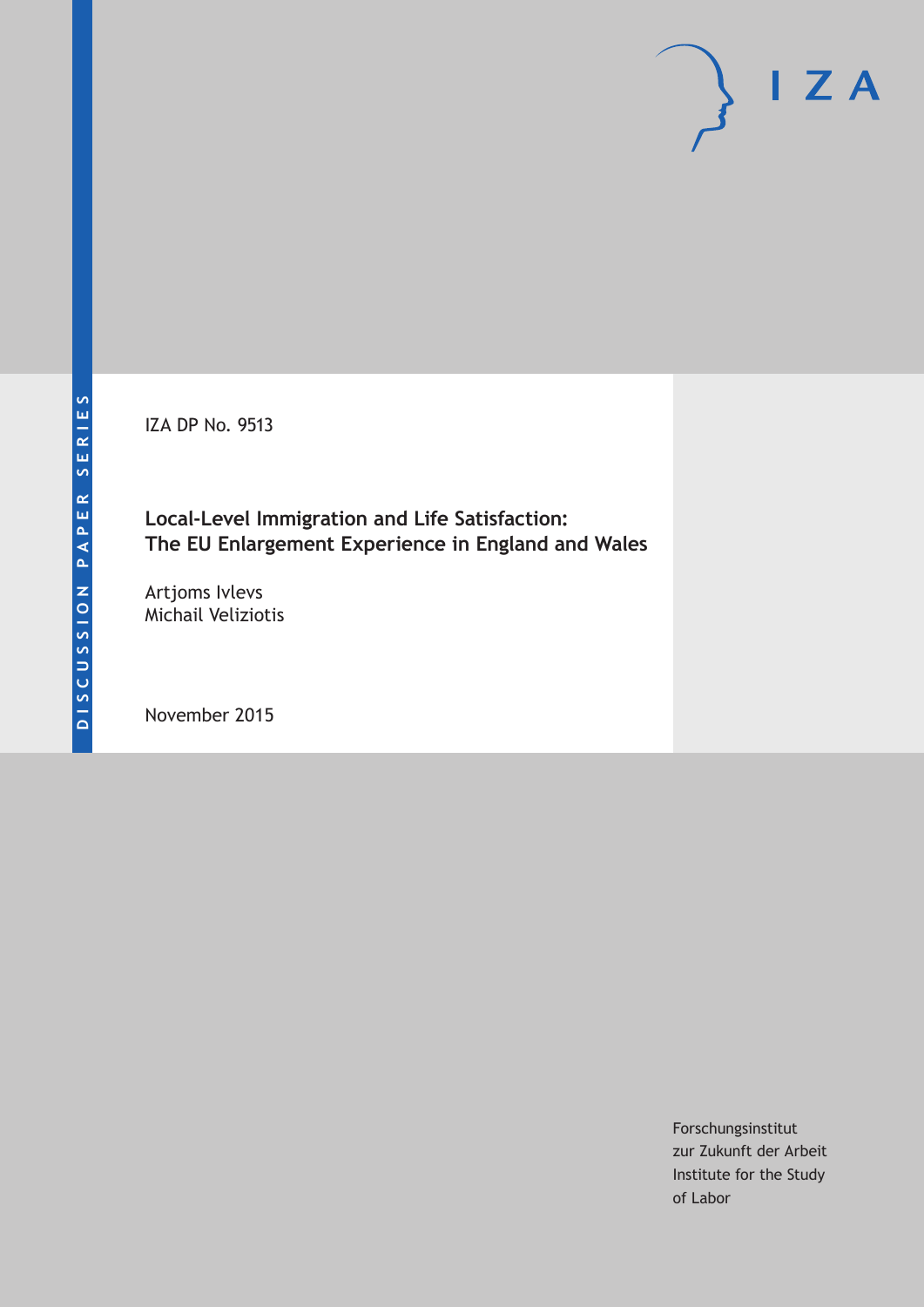# **Local-Level Immigration and Life Satisfaction: The EU Enlargement Experience in England and Wales**

### **Artjoms Ivlevs**

*University of the West of England, GEP, DEFI, CETS and IZA* 

### **Michail Veliziotis**

*University of the West of England* 

Discussion Paper No. 9513 November 2015

IZA

P.O. Box 7240 53072 Bonn Germany

Phone: +49-228-3894-0 Fax: +49-228-3894-180 E-mail: iza@iza.org

Any opinions expressed here are those of the author(s) and not those of IZA. Research published in this series may include views on policy, but the institute itself takes no institutional policy positions. The IZA research network is committed to the IZA Guiding Principles of Research Integrity.

The Institute for the Study of Labor (IZA) in Bonn is a local and virtual international research center and a place of communication between science, politics and business. IZA is an independent nonprofit organization supported by Deutsche Post Foundation. The center is associated with the University of Bonn and offers a stimulating research environment through its international network, workshops and conferences, data service, project support, research visits and doctoral program. IZA engages in (i) original and internationally competitive research in all fields of labor economics, (ii) development of policy concepts, and (iii) dissemination of research results and concepts to the interested public.

IZA Discussion Papers often represent preliminary work and are circulated to encourage discussion. Citation of such a paper should account for its provisional character. A revised version may be available directly from the author.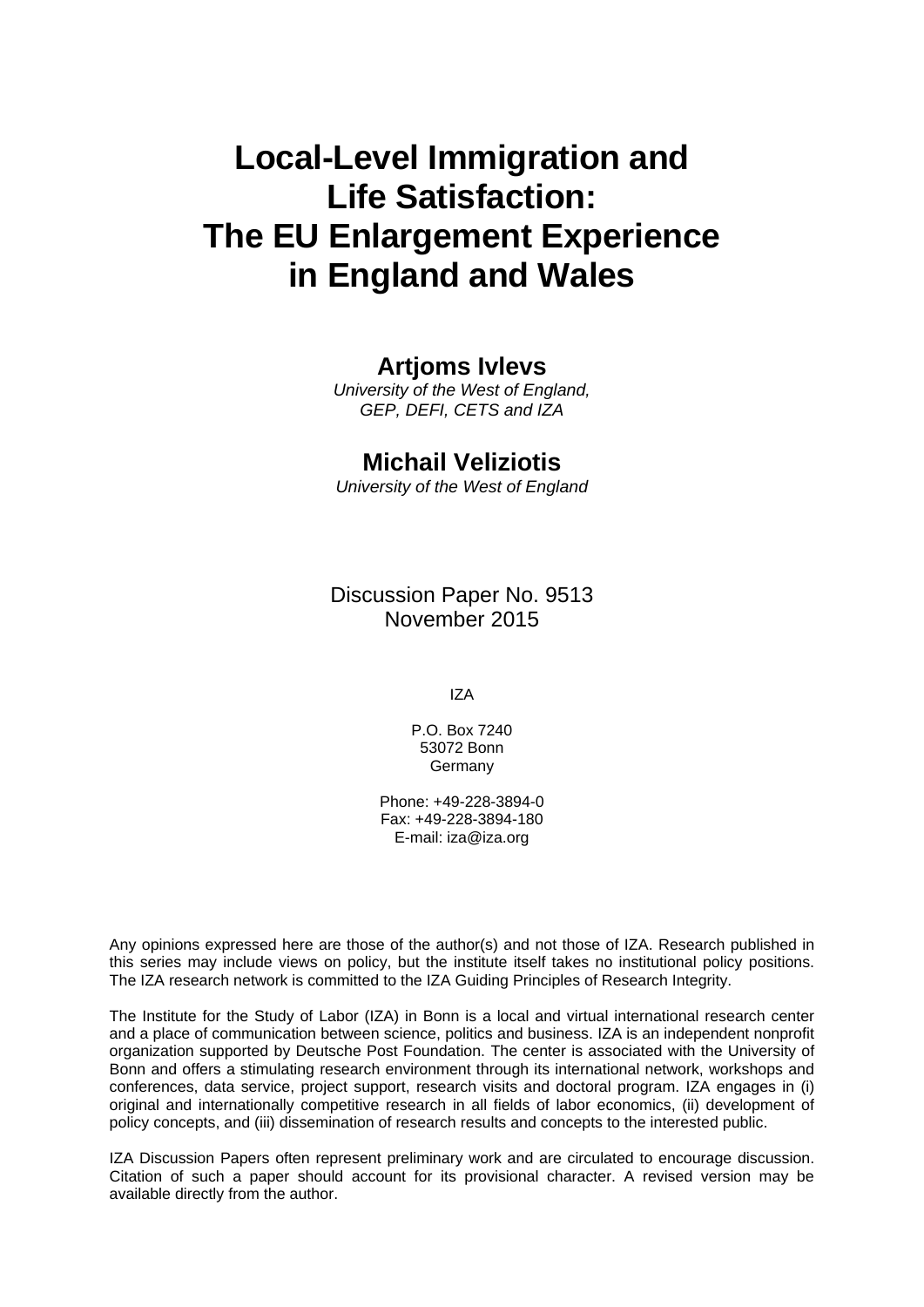IZA Discussion Paper No. 9513 November 2015

## **ABSTRACT**

### **Local-Level Immigration and Life Satisfaction: The EU Enlargement Experience in England and Wales\***

The 2004 European Union enlargement resulted in an unprecedented wave of 1.5 million workers relocating from Eastern Europe to the UK. We study how this migrant inflow affected life satisfaction of native residents in England and Wales. Combining the British Household Panel Survey with the Local Authority level administrative data from the Worker Registration Scheme, we find that higher local level immigration increased life satisfaction of young people and decreased life satisfaction of old people. This finding is driven by the initial 'migration shock' – inflows that occurred in the first two years after the enlargement. Looking at different life domains, we also find some evidence that, irrespective of age, higher local level immigration increased natives' satisfaction with their dwelling, partner and social life.

JEL Classification: F22, J15, I31

Keywords: immigration, life satisfaction, United Kingdom, 2004 EU enlargement

Corresponding author:

 $\overline{\phantom{a}}$ 

Artjoms Ivlevs Department of Accounting, Economics and Finance Bristol Business School University of the West of England Bristol BS16 1QY United Kingdom E-mail: a.ivlevs@uwe.ac.uk

<sup>\*</sup> We thank the participants of the 14<sup>th</sup> IZA/SOLE Transatlantic Meeting of Labor Economists for many helpful comments and suggestions.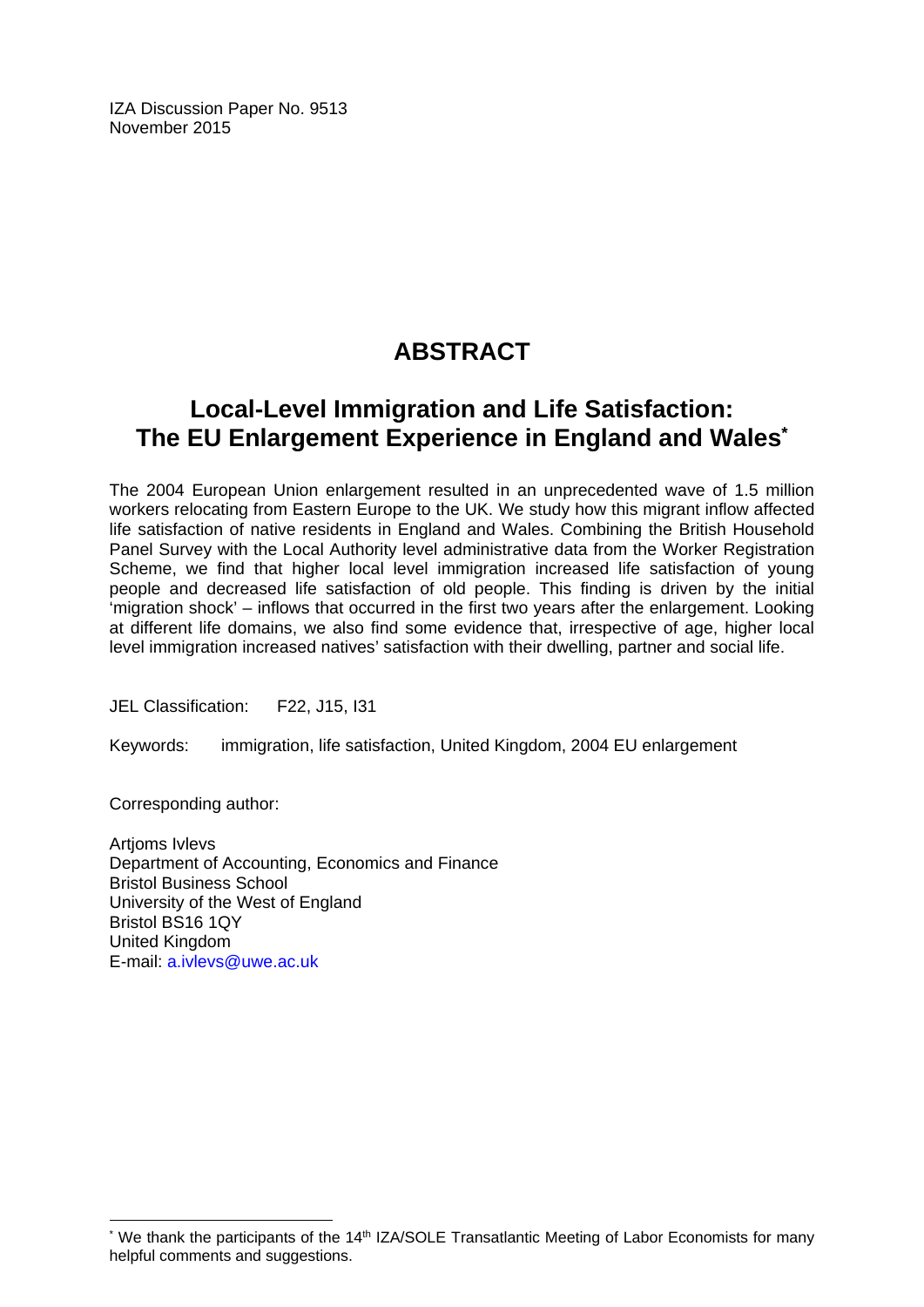#### **1. Introduction**

Immigration has become a major concern across the Western world. Much of the public and political discourse has focused on how migrants affect wages and employment of receiving populations, with claims such as 'immigrants take our jobs' resonating well with the general public, media and politicians. However, for some time academics have been pointing that immigration has few, if any, adverse effects on the labour markets of migrant-receiving countries (Constant, 2014; Peri, 2014). Such findings, coupled with the increasing worries over immigration, raise a question: in what ways does immigration affect the well-being of people in migrant-receiving countries – beyond the realm of the labour markets?

Recent experience with immigration in the United Kingdom (UK) is a case in point. Following the 2004 enlargement of the European Union, the UK opened its labour market to citizens of the new EU member states (Czech Republic, Estonia, Hungary, Latvia, Lithuania, Poland, Slovakia and Slovenia – also known as the accession or A8 countries). The resulting migrant inflow was the "biggest peacetime movement [of people] in European history".<sup>1</sup> Between 2004 and 2011, 1.5 million East Europeans started working in the UK.<sup>2</sup> According to the 2011 UK Population Census, Poles – the largest group among the A8 migrants – have overtaken the Irish, Pakistani and Bangladeshi to become the UK's second-largest foreignborn population group, after the Indians.

It has been shown that this large and unexpected inflow of A8 migrants had no adverse effect on either UK wages or unemployment (Gilpin et al., 2006; Lemos and Portes, 2013; Lemos, 2014).<sup>3</sup> Employers have been praising East Europeans for their work ethic (MacKenzie and Forde, 2009; Anderson et al., 2006; The Guardian, 2010) and the broad public thinks these migrants have contributed to the UK economy (British Future, 2013). However, there have

 $<sup>1</sup>$  This quote is from the evidence submitted by David Goodhart to the HM Government Review of the Balance</sup> of Competences between the United Kingdom and European Union: Single Market: Free Movement of Persons,  $(2014, 28)$ : available at

https://www.gov.uk/government/uploads/system/uploads/attachment\_data/file/335088/SingleMarketFree\_Move mentPersons.pdf

 $2$  Only the UK, Ireland and Sweden opened their labour markets upon enlargement; other 'old' EU members introduced transitional arrangements limiting immediate inflows of the 'new' Europeans. Ireland received more migrants than any other EU country *in relative terms*: between 2004 and 2007 the share of East European migrants in Ireland's population increased from 1.07% to 4.09%. Similar figures for the UK are 0.20% and 1.00% and for Sweden, 0.26% and 0.46% (Brucker and Damelang, 2009).

<sup>&</sup>lt;sup>3</sup> It has also been shown that A8 migration contributed to the UK public finances (Dustmann et al., 2010) and may have reduced crime (Bell et al., 2013).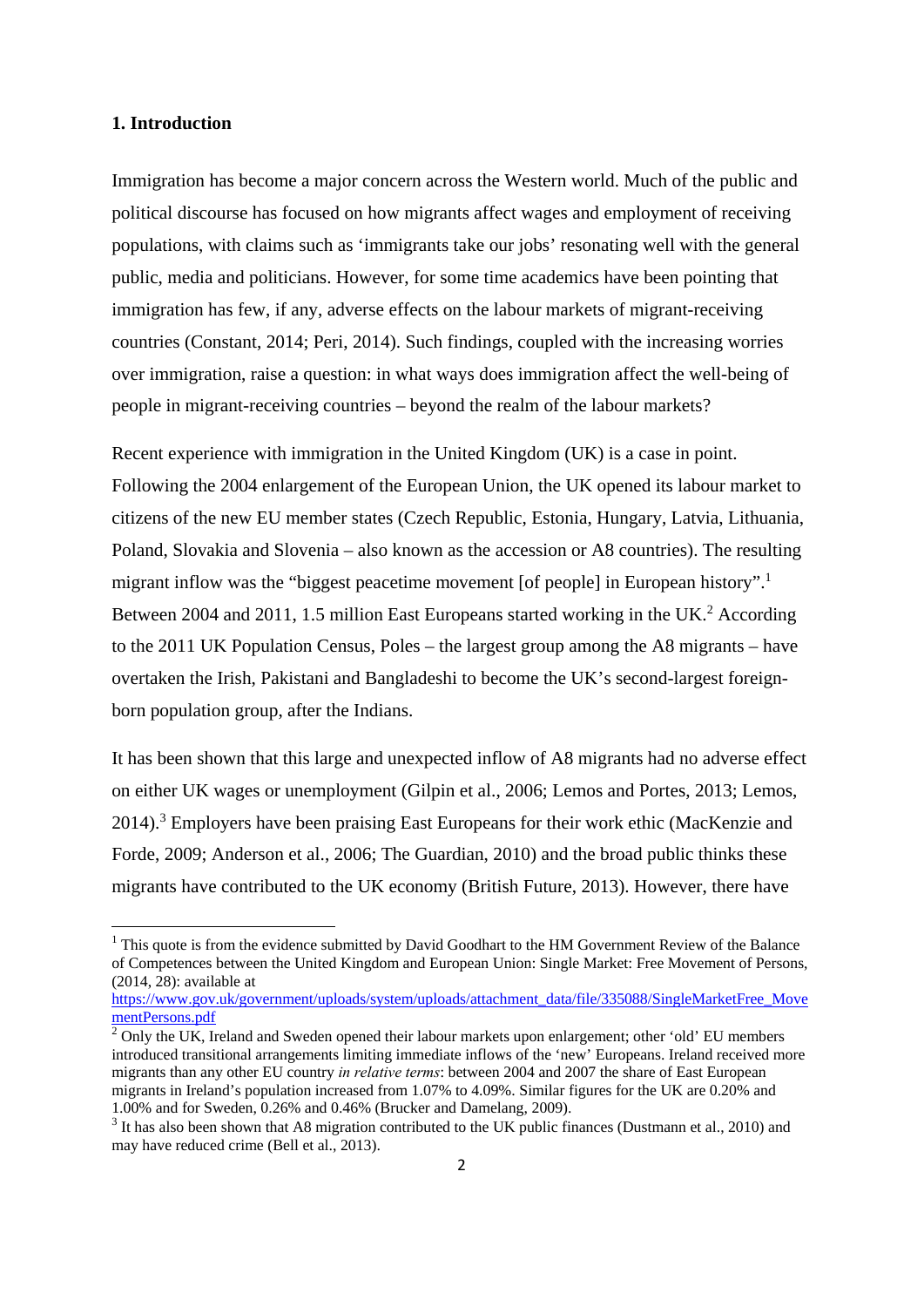also been many concerns. It has been claimed that A8 immigration has disadvantaged the UK's low-skilled and young workers (Sumption and Somerville, 2010; MigrationWatch, 2012). Multiple cases of migrant exploitation, unfair treatment and substandard accommodation have been reported (Jayaweera and Anderson, 2006; BBC, 2013). Local communities complained about the strains that the large numbers of A8 migrants put on public services, in particular health and education.<sup>4</sup> These reports, even if not always generalizable to the whole A8 migrant population, have received wide media coverage. Coupled with the extent of the A8 migration and the frustration over the EU internal labour mobility rules, they have contributed to the rising anti-immigration and anti-EU sentiment in the UK, and fuelled support for the far-right political parties (Geddes, 2014; Lawless, 2015). Migration has indeed become the biggest worry of the British people (The Economist, 2015).

If such a large migration shock had no adverse effects on the UK economy, could the noneconomic factors explain the rising public concerns over immigration? In this paper, we explore whether immigration from A8 countries affected a specific individual-level outcome: life satisfaction of the UK residents. Life satisfaction, together with other manifestations of subjective well-being (such as happiness), is a more integrated representation of individual utility and can reflect a broad range of real and perceived effects of immigration on individual welfare. Governments across the world have been adopting different measures of subjective well-being as prime variables to capture individual welfare and societal progress, and guide policymaking (OECD, 2013; Office for National Statistics, 2013). In addition, the politicians' prospects of being re-elected may depend directly on how happy the voters are (Liberini et al., 2014; Ward, 2015). It has been shown that higher levels of *subjective* wellbeing have *objective* benefits: happier and more life-satisfied people are healthier, more productive and sociable (De Neve et al., 2013). Given the importance of both subjective wellbeing and migration for policy, it is surprising how little is known about the effects of immigration on the subjective well-being of immigrant-receiving populations.

We believe that the 2004 enlargement and the ensuing migrant inflows to the UK represent an instructive laboratory for the examination of the effects of immigration on the subjective well-being of natives. Due to the sheer contribution of the new member states to the EU

<sup>&</sup>lt;sup>4</sup> Rhys et al. (2009) found that higher East European inflows were associated with lower public service performance, especially in communities with no prior experience of dealing with such migrants.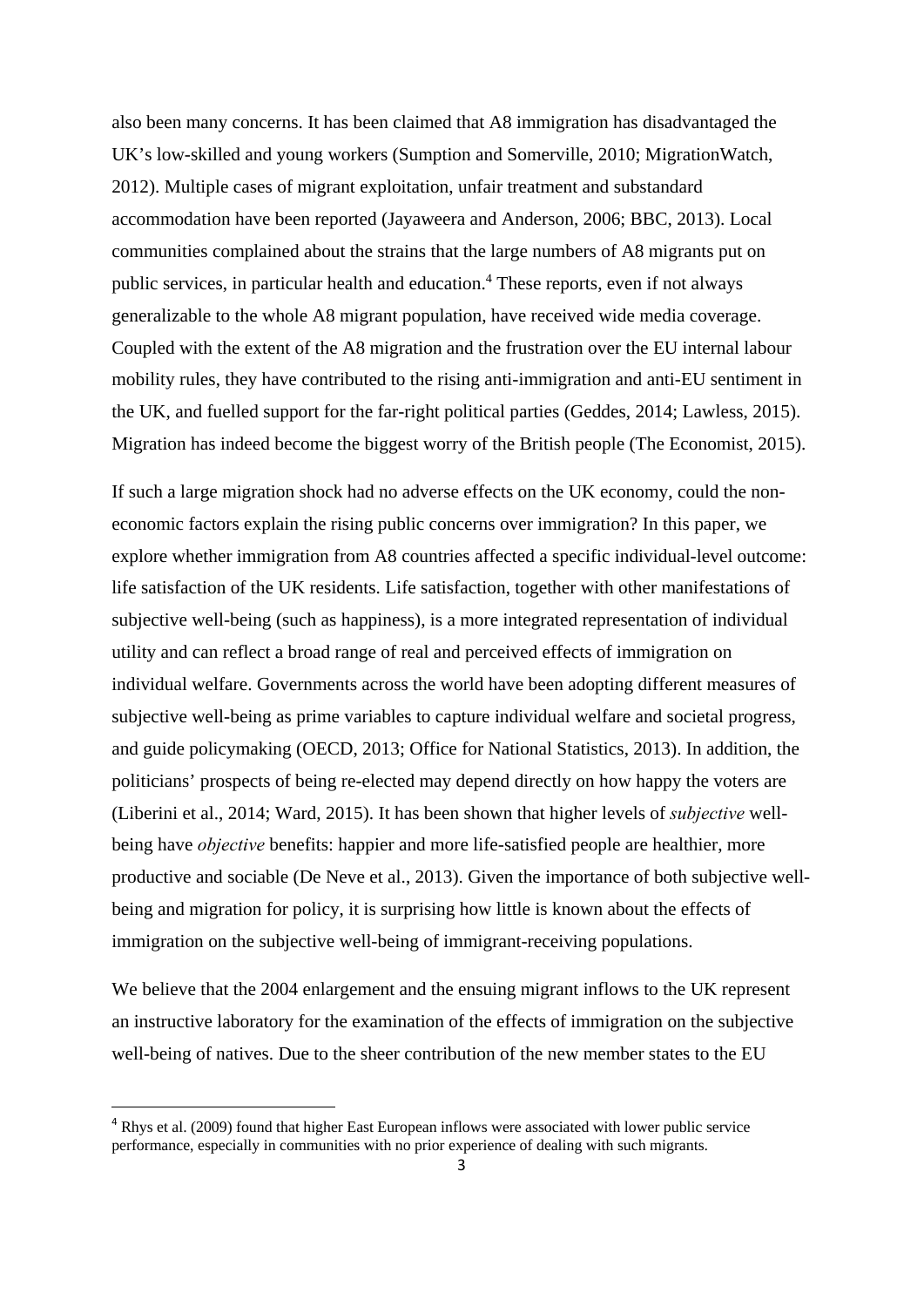population (it increased by 20%) and the fact that only three countries – the UK, Ireland and Sweden – opened their borders to the new Europeans immediately upon accession, the 2004 enlargement has often been considered a natural experiment (Constant, 2012; Elsner, 2013; Lemos and Portes, 2013, Kahanec et al.,  $2014$ <sup>5</sup> In the context of our study, it is, for example, highly unlikely that the large and fast inflows of East Europeans were *driven* by the subjective well-being (or their changes) of the UK residents; in other words, we can by and large exclude the possibility of reverse causality – one potential source of endogeneity.

Besides being large, unexpected and fast, the A8 migration to the UK was also geographically unevenly distributed (Figure 1). The demand for jobs in the geographicallyconcentrated, 'migrant-intensive' industries, such as agriculture, food processing and manufacturing, coupled with powerful migrant networks meant that that some UK communities were affected by the East European migration much more than others. Our identification strategy relies on this uneven geographical distribution of A8 immigration. In particular, we relate the local-level intensity of A8 migration to the changes in people's life satisfaction over time. To capture the local-level migration intensity, we use data from the Worker Registration Scheme (WRS), which documented, between 2004 and 2011, the number of A8 workers starting a job in the UK at the local authority level. To capture changes in individual life satisfaction, we use the British Household Panel Survey (BHPS). Since the BHPS follows the same people over time, we can estimate fixed effects regression models that take account of the potentially confounding impact of time-invariant individual characteristics.

<sup>&</sup>lt;sup>5</sup> Lemos and Portes (2013, 299) argue that the post-enlargement immigration to the UK "corresponds more closely to an exogenous supply shock than most migration shocks studied in the literature".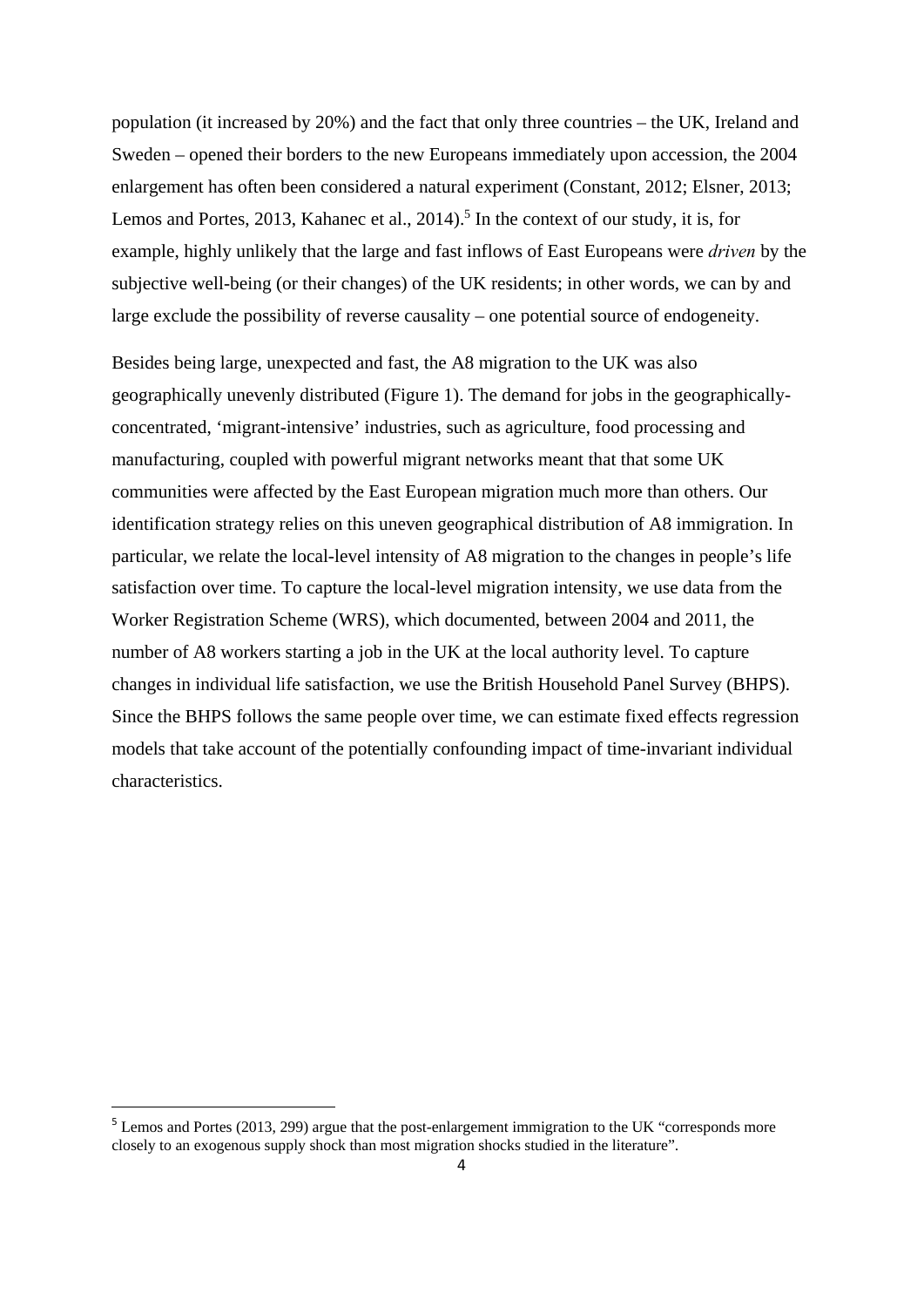*Figure 1. Geographical distribution of A8 migration in England and Wales, 2004-2008, % of local population* 



Source: Worker Registration Scheme.

We are also interested in how immigration affects life satisfaction of different groups of people, in particular people of different age. One might expect that younger people are more supportive of diversity, which is brought along by immigration, but also more concerned about labour market competition. Older people might be less keen on diversity and also more concerned about the effects of immigration on the provision of public services (for example, health services). Studying how life satisfaction responds to immigration across age groups is policy relevant – for example, the elderly are more likely to vote and may thus have a greater say over the formation of immigration policy. To gain further understanding on how immigration affects life satisfaction of the receiving population, we also delve into specific channels through which immigration affects subjective well-being of natives, looking at the migration effects on different life satisfaction domains – satisfaction with income, job, family life, housing, leisure etc.

Our results suggest that the A8 immigration led to a change in life satisfaction of the UK residents. In particular, more intense local-level immigration increased overall life satisfaction of young people and decreased life satisfaction of old people. These effects were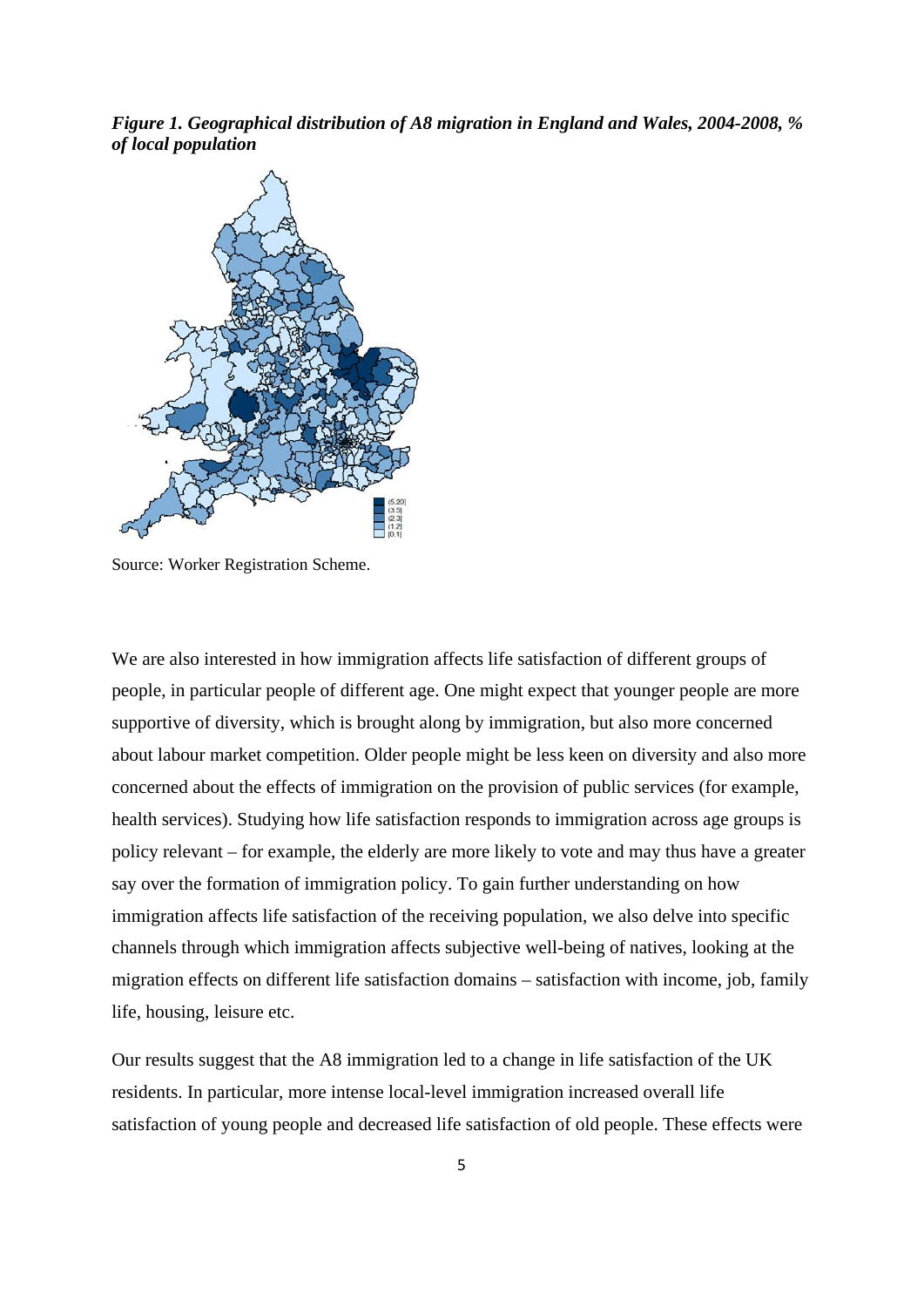pronounced immediately after the UK opened its labour market to the new Europeans. We also find that the A8 immigration increased natives' satisfaction with their dwelling, partner and social life; these results do not depend on the natives' age and tend to be valid for both the shorter and longer runs.

Our paper contributes to the nascent literature on the effects of immigration and diversity on the subjective well-being of native populations (Betz and Simpson, 2013; Longhi, 2014; Akay at al., 2014).<sup>6</sup> Betz and Simpson (2013) study the relationship between the countrylevel immigrant flows and individual happiness in 26 European countries. Their analysis draws on the five waves (2002-2010) of the European Social Survey, which allows controlling for year and country, but not for individual fixed effects (the European Social Survey consists of repeated country cross-sections). They report a positive association between the recent (one-year lagged) immigration flows and the happiness of natives. Twoyear lagged immigration has a smaller positive effect, and the effect of longer-term immigration flows is insignificant.

While the analysis of Betz and Simpson (2013) draws on the country-level variation in immigrant flows, Longhi (2014) focuses on a single country (UK) and studies the relationship between life satisfaction and diversity (by country of birth, ethnicity and religion) at a geographically much more disaggregated level. Merging the 2009-10 wave of the Understanding Society survey with the local-authority-level diversity statistics from the 2011 UK Census, Longhi (2014) finds that people living in more diverse communities are less satisfied with life. The result, however, is statistically significant only for the white British population; the life satisfaction of the non-white British and the foreign-born is not affected by diversity.

Finally, Akay et al. (2014) study the impact of immigration on the life satisfaction of natives in Germany. Relating changes in the share of immigrants in Germany's 96 regions to changes in individual life satisfaction over 11 years (1998-2009), Akay et al. (2014) uncover a positive relationship between immigration and life satisfaction of natives. This effect is highest in regions with intermediate levels of immigrant assimilation and appears to be driven

<sup>&</sup>lt;sup>6</sup> This literature can be seen as part of a broader, rapidly-growing literature on subjective well-being and migration. See Simpson (2013) for an overview, Ivlevs (2015) for a review of the effects of subjective wellbeing on the emigration decision and Nikolova and Graham (2015) for a review of the effects of migration on migrants' subjective well-being.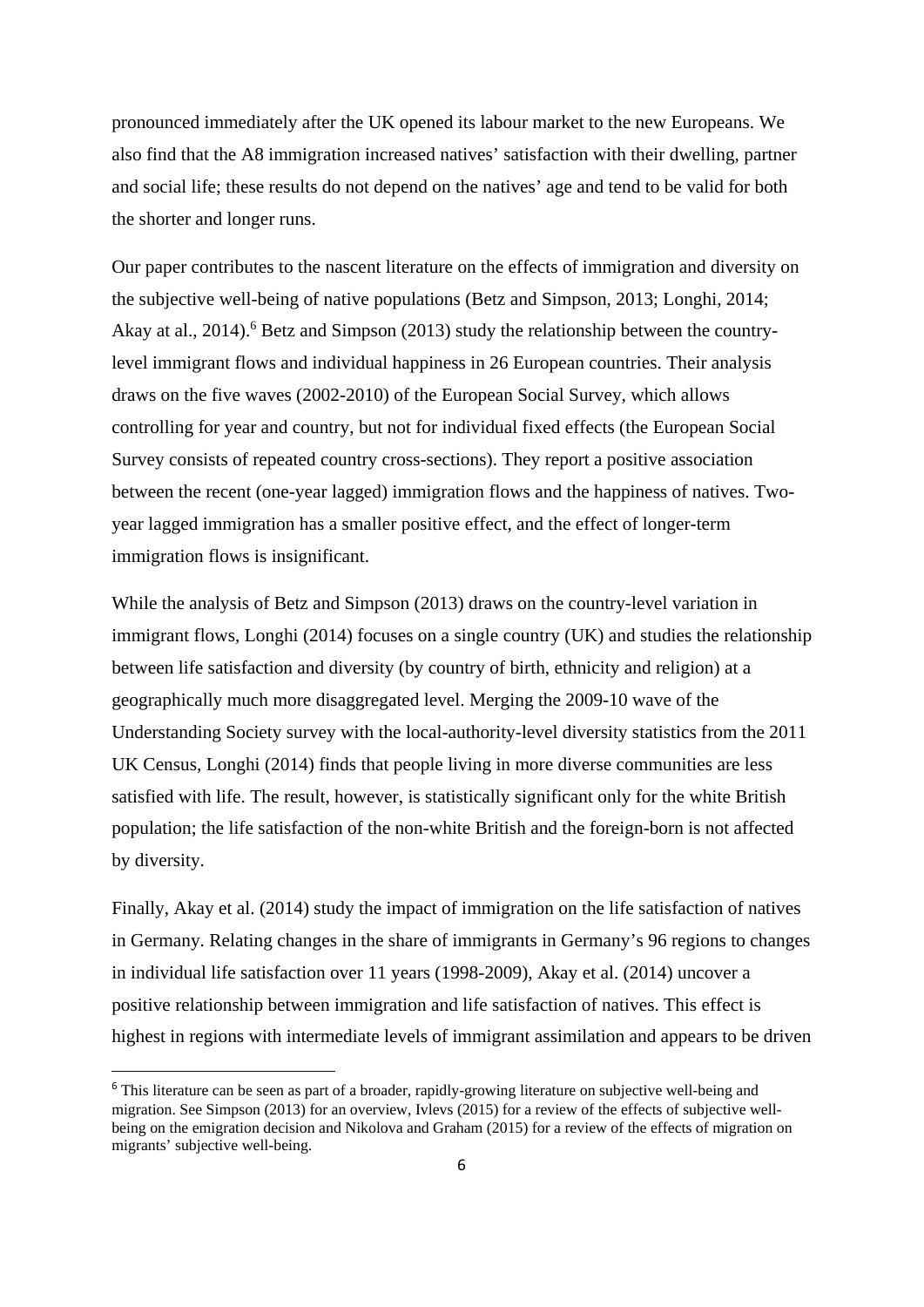by satisfaction with dwelling and leisure. An important distinction from Betz and Simpson (2013) and Longhi (2014) is that Akay et al. (2014) use panel data (German Socio-Economic Panel Survey), which allows them to control for unobserved individual-level heterogeneity. Our paper adopts a similar methodology, although we exploit a more disaggregated spatial variation in immigration rates (323 local authority districts) and concentrate on the effects on life satisfaction of a specific migration shock (A8 migration).

More broadly, our paper also contributes to the literature studying the relative importance of individual and regional variation in subjective well-being, as well as the regional and locallevel determinants of it. While some studies have found that, after controlling for individuallevel factors, the role of geography in explaining well-being is limited (Ballas and Tranmer, 2011), others have found that the regional dimension matters (Aslam and Corrado, 2012; Pittau et al., 2010; Pierewan and Tampubolon, 2014) and that contextual characteristics, such as the neighbourhood levels of social support and socio-economic deprivation, can be important determinants of subjective well-being (Shields et al., 2009). Our findings support the importance of the regional dimension in explaining subjective well-being and suggest that local-level immigration inflows are an important predictor of the changes in individual life satisfaction.

Finally, our paper is also related to the broader literature on the effects of immigration on receiving societies. An important debate within this literature has been whether immigration affects natives' wages and employment; as mentioned earlier, the consensus is that immigration has no adverse effects on the natives' labour market outcomes.<sup>7</sup> The effects of immigration, however, do not have to be confined to labour markets. Recent literature has shown that immigration can affect a variety of local-level socio-economic outcomes, including the prices of goods and services (Cortes, 2008), house prices (Sá, 2015), crime rates (Bell et al., 2013) and the NHS (public health provider in the UK) waiting times (Giuntella et al., 2015). To identify the effects of immigration, all these contributions have used the spatial correlation approach, which relies on the existence of local- or regional-level variation in immigration levels. We follow this methodological approach and find that immigration can also affect natives' subjective well-being.

<sup>&</sup>lt;sup>7</sup> That said, the effects of refugee inflows on labour market outcomes tend to be negative, especially among natives who compete with refugees for the same jobs (Calderón-Mejía and Ibáñez, 2015; Ruiz and Vargas-Silva, 2015).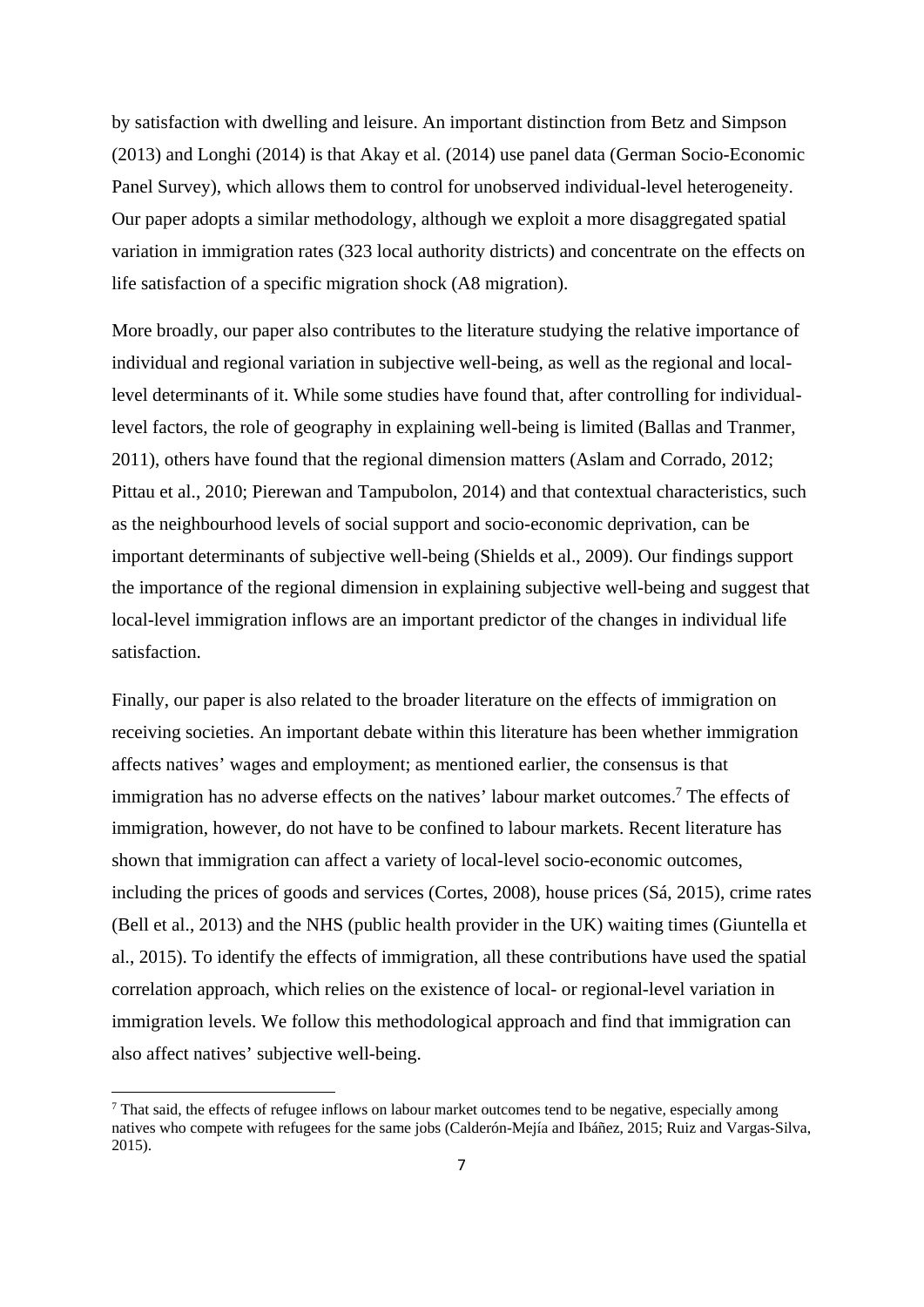The remainder of the article is organised as follows. Section 2 presents the data and estimation approach. Section 3 reports the results, while section 4 discusses them in more detail and concludes.

#### **2. Data and methods**

#### *2.1 BHPS and life satisfaction*

The individual-level data used in the empirical analysis are from the British Household Panel Survey (BHPS) – a nationally representative survey of the adult population  $(16+)$  of more than 5,000 households (containing approximately 10,000 individuals) in Great Britain, sampled in 1991 and followed annually until 2008/2009.<sup>8</sup> The BHPS contains individual and household-level information on demographic characteristics, income, education and training, employment, as well as values and opinions on social and political matters. Importantly for our study, a series of questions on health and subjective well-being are also included in the survey.

Information on satisfaction with different life domains and overall life satisfaction was collected during BHPS waves 6-10 (1996-2000) and 12-18 (2002-2008/2009). In particular, individuals were asked to record (on a 7-point Likert scale ranging from 'not satisfied at all' to 'completely satisfied') their satisfaction with the following life domains: health, income of household, house/flat, husband/wife/partner, job (if employed), social life, amount of leisure time, and the way they spend their leisure time. Finally, individuals were asked to record (using the same scale) how dissatisfied or satisfied they are with their life *overall*. The answers to this latter question form our overall life satisfaction measure, while the former questions will be used to examine satisfaction with the various life domains.

#### *2.2 Worker Registration Scheme and local migrant flows*

The Worker Registration Scheme (WRS), in operation between May 2004 and April 2011, was introduced by the British Government to monitor the inflows of the nationals of the eight

<sup>&</sup>lt;sup>8</sup> The BHPS was succeeded in 2009 by "Understanding Society: the UK Household Longitudinal Survey". See https://www.understandingsociety.ac.uk/ for more details.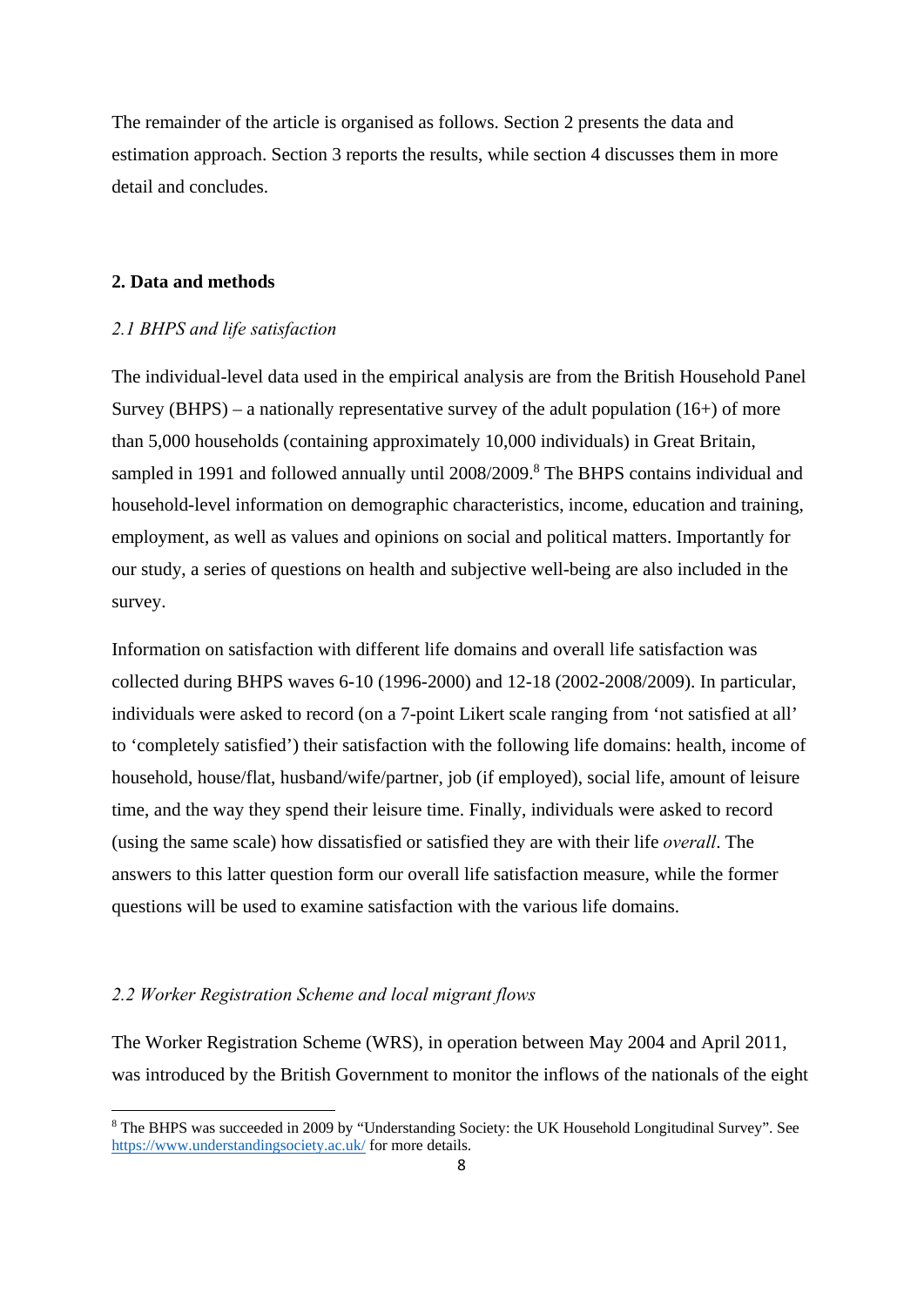East European states which joined the EU in 2004. Workers had to register for their first job taken in the UK (if working for more than one month), and re-register if they changed employer within the first 12 months; no further registration was necessary after one year of uninterrupted employment in the UK. The registration fee for the first job was £50 (eventually rising to £90), while re-registrations were free. The self-employed were exempt from registering.

The WRS provides information on the nationality, gender and age of migrants, as well as their occupation, sector of employment, hours of work and hourly pay while taking up employment in the UK. Crucially for our study, information is also available on the spatial (local authority district level; henceforth, LAD level) distribution of migrant registrations.

Using the WRS statistics we construct our regressor of interest – the A8 migrant inflow rate at the LAD level, which we express as total A8 migrant inflows as a percentage of the LAD population.<sup>9</sup> The LAD level WRS data are available for an aggregated time period between May 2004 and December 2005 (20 months) and for each year from 2006 until the end of the scheme (2011). Considering the A8 inflows as one big migration wave, we will use the aggregate 2004-2005 registrations to capture the inflows that occurred at the very beginning of this wave – the 'migration shock'. The registrations from 2006 onwards will help identify longer-term effects, when migration becomes more established and natives have time to adapt to it. To combine the BHPS with the WRS data, the A8 migrant inflow rate for each LAD is matched with the LAD identifier that is available in the BHPS for each household and survey year. In our analysis, we focus on the period 2003-2008, assigning the value of zero to the migrant inflow rate in 2003 and excluding year 2004 from our analysis due to the aggregated nature of the WRS data in 2004-2005.

While the WRS data represent a rich source of labour market information about A8 migrants, several limitations of the data have to be acknowledged (McCollum, 2012). First, not all migrants registered with the scheme – partly because there were no sanctions for noncompliance, partly because of the fee. Given that the self-employed and those out of the labour market did not have to register at all, the WRS data underestimate total A8 migration. Second, migrants did not have to de-register when they stopped working – the data thus

<sup>&</sup>lt;sup>9</sup> Population for each LAD and year is available from the Office for National Statistics as a mid-year estimate (see https://www.nomisweb.co.uk/).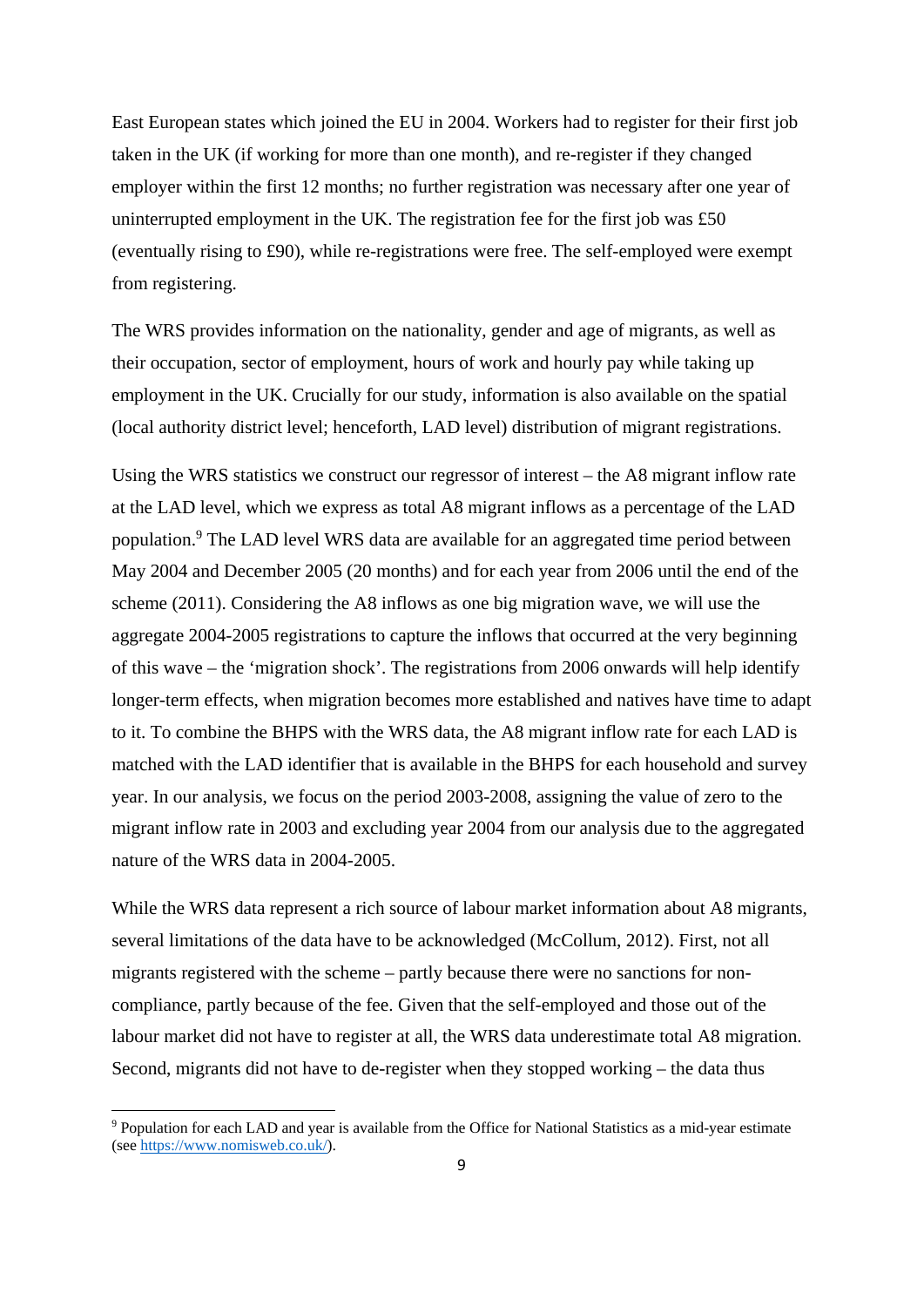reflect migrant inflows rather than net migration. This, however, is not necessarily an issue for our study, as it can be argued that it is the inflow rate of new migrants that matters for the life satisfaction of receiving populations – regardless of whether migrants become permanent or not. Third, to avoid double counting the data refer only to first migrant registrations (Bauere, 2007); they, therefore, cannot capture migrants' spatial mobility.10

#### *2.3 Estimation strategy*

The baseline linear regression model explaining life satisfaction for individual *i* in local authority district *j* at year *t* can be expressed as follows:

(Life satisfaction)<sub>ijt</sub> = 
$$
\alpha_1^*
$$
 (migrant inflow rate)<sub>jt</sub> +  
\n $\alpha_2^*$  (LAD level controls)<sub>jt</sub> +  
\n $\alpha_3^*$  (socio-demographic controls)<sub>ijt</sub> +  
\n $\alpha_4^*$  (person fixed effects)<sub>i</sub> +  
\n $\alpha_5^*$  (region dummies) +  
\n $\alpha_6^*$  (year dummies)<sub>t</sub> +  
\n(unobserved error term)<sub>ijt</sub> (1)

We assume cardinality of the life satisfaction measure – a common practice in the literature on happiness/life satisfaction (see, e.g., Ferrer-i Carbonell and Frijters, 2004). This assumption enables us to run individual fixed effects OLS regressions, which accounts for time-invariant individual unobserved heterogeneity in a simple way by using a standard within estimator and permits a straightforward interpretation of the coefficients of interest. For comparison purposes, we also report results from pooled OLS regressions.

We initially control for time-invariant spatial heterogeneity with the insertion of a series of region dummies (for 11 government office regions). We also include in the model a dummy variable indicating whether the respondent has moved across local authorities since the

 $10$  Bell et al. (2013) find that there is a very close correlation between the WRS registrations and the changes in corresponding migrant stocks across the (more aggregated) Police Force Areas, implying a limited spatial mobility of migrants.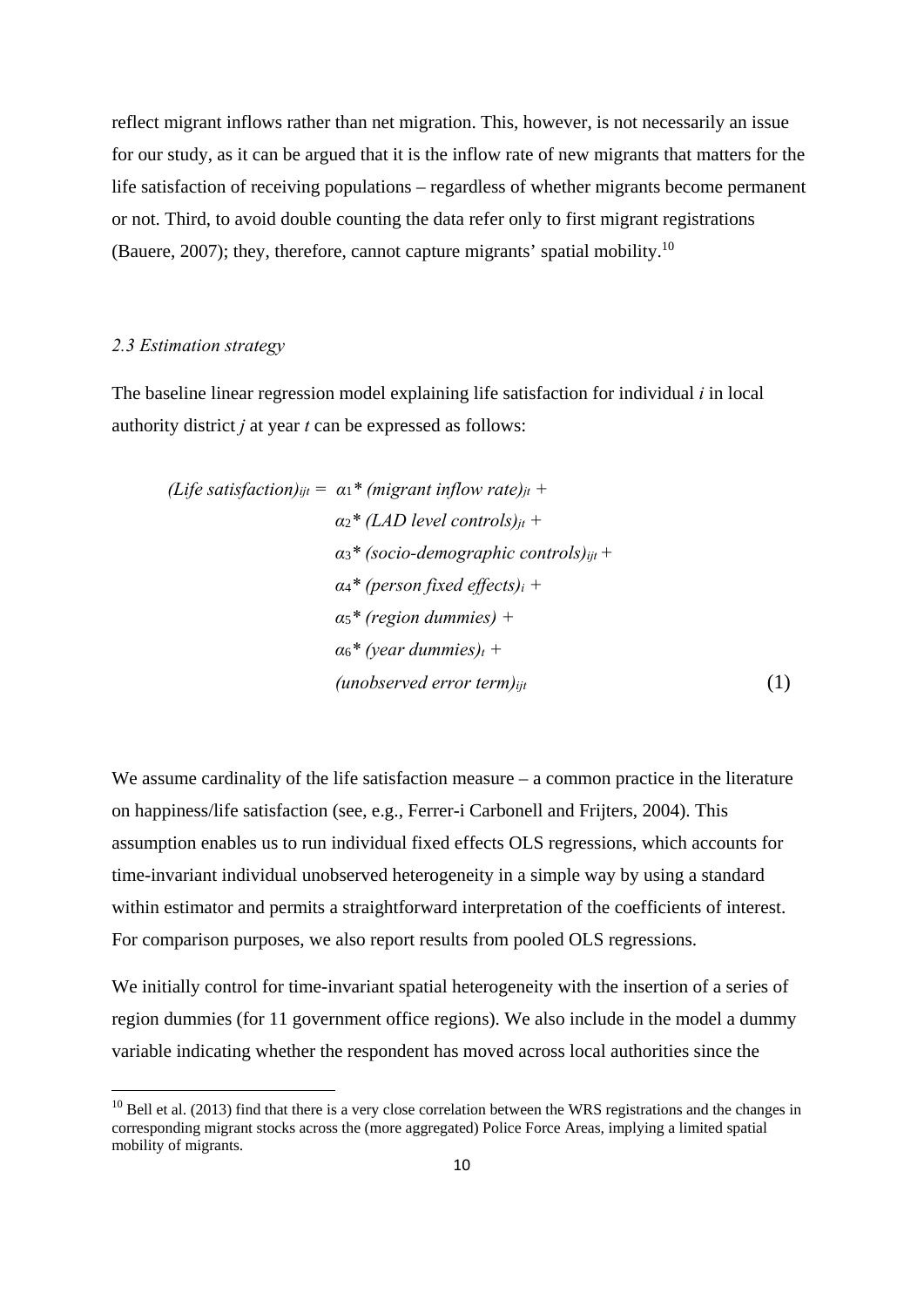previous year. Although these are imperfect ways to deal with the issue of time-invariant LAD level heterogeneity that may bias our estimate of  $\alpha_1$ , we will also report results from robustness checks where our model is estimated on the sample of people who do not move between local authorities. Focusing on these people effectively controls for any timeinvariant LAD level effects.

To account for time-varying LAD characteristics, which might be related to both life satisfaction and migrant inflows, we include the LAD-level job claimant rate and the crime rate (total job claimants and total crime count as a proportion of LAD population).<sup>11</sup> Crime statistics are only available for England and Wales, so our final sample excludes respondents interviewed in Scotland. All specifications also include a set of standard socio-demographic controls: gender (included only in the exploratory pooled OLS models), age group (14 dummies in five-year intervals), log of household monthly income, labour market status, subjective general health status, marital status, number of children, household size, housing tenure and highest education level attained. Finally, all year-specific influences on life satisfaction are captured by year dummies. $^{12}$ 

We proceed by presenting our baseline estimates for three time periods: the whole period (2003-2008), the initial period of the 'migration shock' (2003-2005), and the later, 'matured flows', period (2006-2008). Also, as discussed above, we are interested in whether the impact of migration differs across age groups. For this reason, we also report results from specifications where the migrant inflow rate is interacted with age.

Our final sample, after dropping observations with missing information for any of the variables used in the baseline models and keeping only UK natives (i.e. people reporting that were born in the UK), consists of 28,684 observations, across 7,464 persons and 323 local authorities in England and Wales, for the whole 2003-2008 period (excluding 2004, as was mentioned above).

<sup>&</sup>lt;sup>11</sup> The job claimant rate for each LAD and year is available from the Office for National Statistics (see https://www.nomisweb.co.uk/). Total crime is also available from the ONS and it is divided by LAD population.  $\frac{12}{12}$  Descriptive statistics for all variables used in the following analysis are presented in Appendix Table A1.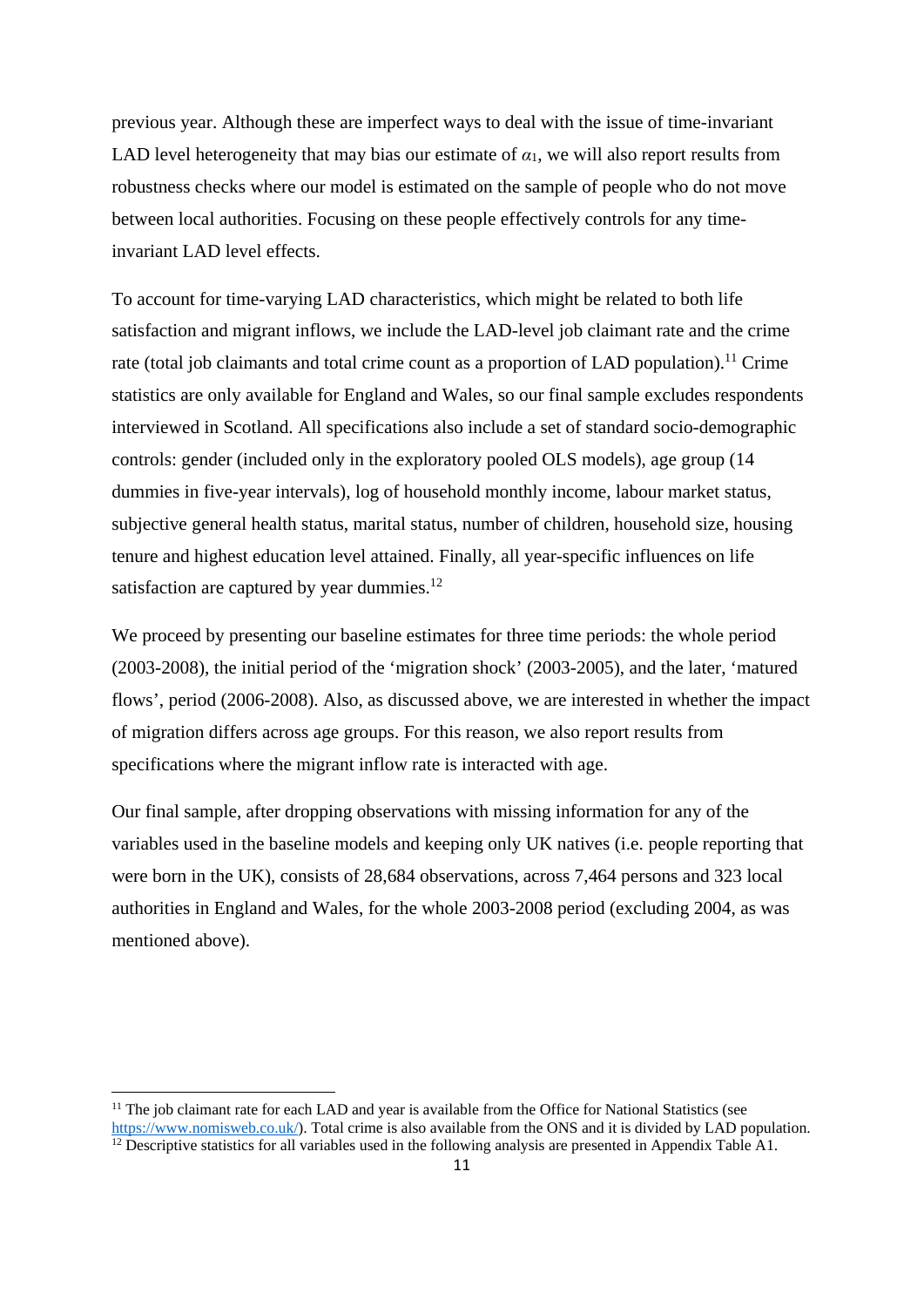#### **3. Results**

#### *3.1 Baseline estimates*

We start our analysis by estimating the baseline model for the three time periods:  $2003-2008$ , 2003-2005 and 2006-2008. Estimates from two specifications for each period, the first without the migration-age interaction term and the second including it, are presented in Table 1.<sup>13</sup> In all periods, we find an insignificant coefficient for the migrant inflow rate in the specification without the interaction term (left panel of Table 1). This holds for both the pooled OLS and individual fixed effects versions of the model. Thus, on average, there is no significant relationship between local migrant inflows and the life satisfaction of UK nationals.

| <b>Baseline model</b>        |            |              | <b>Baseline model</b>     |            |              |  |  |
|------------------------------|------------|--------------|---------------------------|------------|--------------|--|--|
| without age interaction term |            |              | with age interaction term |            |              |  |  |
|                              | Pooled     | <b>Fixed</b> | <b>Pooled</b>             |            | <b>Fixed</b> |  |  |
|                              | <b>OLS</b> | effects      |                           | <b>OLS</b> | effects      |  |  |
| 2003-2008                    |            |              |                           |            |              |  |  |
| Migrant inflow rate          | 2.752      | $-2.575$     | Migrant inflow rate       | $17.173**$ | 20.845***    |  |  |
|                              |            |              | Migrant inflow rate*Age   | $-0.309*$  | $-0.496***$  |  |  |
| Number of observations       | 28.684     | 28.684       | Number of observations    | 28.684     | 28,684       |  |  |
| 2003-2005                    |            |              |                           |            |              |  |  |
| Migrant inflow rate          | 0.021      | 0.372        | Migrant inflow rate       | 23.292**   | 23.788**     |  |  |
|                              |            |              | Migrant inflow rate*Age   | $-0.486**$ | $-0.493***$  |  |  |
| Number of observations       | 11,792     | 11,792       | Number of observations    | 11,792     | 11,792       |  |  |
| 2006-2008                    |            |              |                           |            |              |  |  |
| Migrant inflow rate          | 6.740      | $-0.280$     | Migrant inflow rate       | 3.723      | 16.924       |  |  |
|                              |            |              | Migrant inflow rate*Age   | 0.066      | $-0.395$     |  |  |
| Number of observations       | 16.892     | 16.892       | Number of observations    | 16.892     | 16,892       |  |  |

#### *Table 1: Migrant inflows and life satisfaction – OLS estimates*

Source: BHPS 2003-2008 and authors' calculations.

Notes: All models include controls for: LAD job claimant rate, LAD crime rate, whether changed LAD since previous year, gender (only in pooled OLS models), age group, log of household monthly income, labour marker status, subjective general health status, marital status, number of children, household size, housing tenure, highest education level attained, as well as region and year dummies. \*\*\* Significant at 0.01, \*\* at 0.05, \* at 0.1. Standard errors (not reported) clustered at the person level.

A different picture emerges when the interaction term between the migrant inflow rate and age is included in the model (right panel of Table 1). For the whole period of 2003-2008, the coefficient of the migrant inflow rate is positive and the interaction term is negative (both are statistically significant). Accounting for individual fixed effects strengthens the estimated

<sup>&</sup>lt;sup>13</sup> Only the estimates for the coefficients of interest are reported. Full results are available from the authors on request.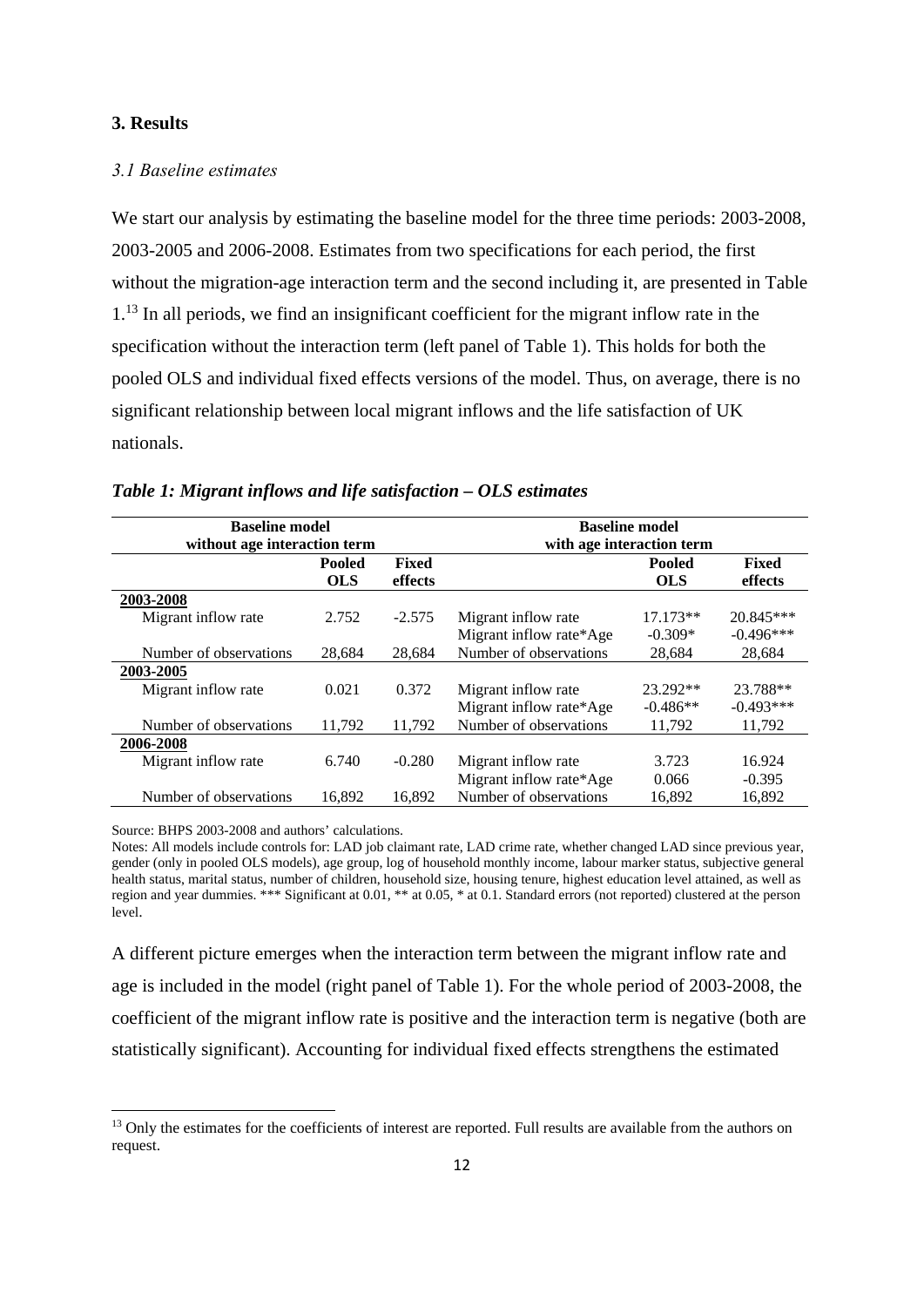relationship: both coefficients increase in absolute value and become significant at the 0.01 level.

A positive coefficient of the migrant inflow rate and a negative for the interaction term imply that young people become more satisfied with life as immigration increases in their local authority, while old people become less satisfied; the age at which the effect of immigration on life satisfaction turns from positive to negative is 42 years. Estimating the model for the two time periods reveals that this finding is driven by the initial 2004-2005 'migration shock' (the coefficients of interest are insignificant for 2006-2008). This makes intuitive sense, since a large change in migration, like the one that took place between 2003 and 2005, is generally needed for an effect to be more accurately identified.

Figure 2 plots the estimated coefficients, along with their 90% confidence intervals, of the migrant inflow rate as a function of age. Notably, for people between their early 30s and late 60s, the confidence interval of the migration inflow rate coefficient includes 0. Hence, local migration inflows are a significant determinant of life satisfaction only for relatively young and relatively old people.

*Figure 2. The effect of migration on life satisfaction, by age, 2003-2005* 



Source: BHPS 2003-2005 and authors' calculations.

Notes: Vertical lines represent 90% confidence intervals. Coefficients and confidence intervals derived from the fixed effects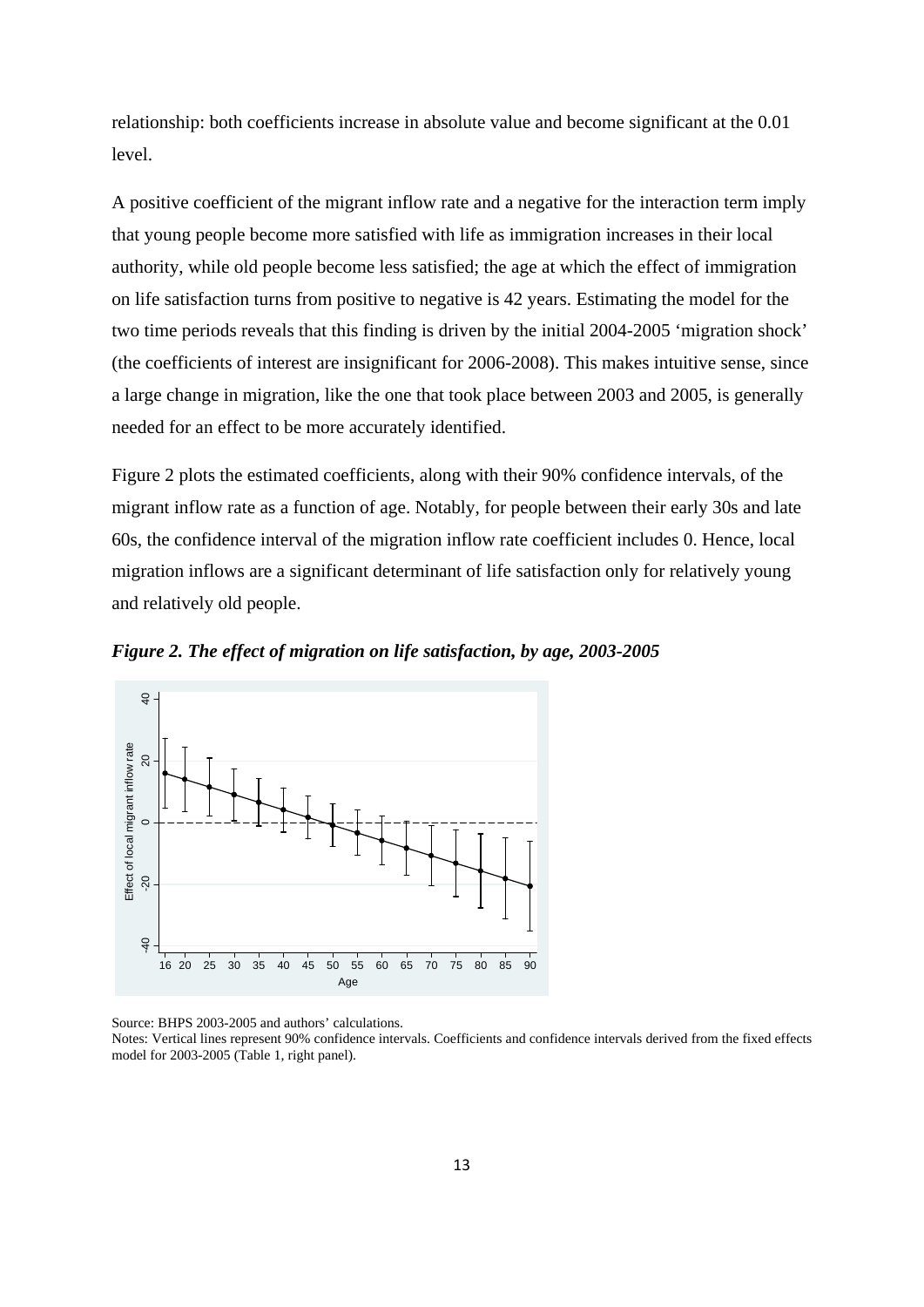To get an idea of the size of the effects, we use the estimates of the different age coefficients reported in Figure 2 for some additional calculations. For a 20-year old UK native living in England or Wales in 2005, an increase in the migrant inflow rate in her local authority from zero to the maximum value observed in the data (5.65%) led to an *increase* in life satisfaction equal to 0.65 of its standard deviation, *ceteris paribus*. A similar migrant inflow led to a *decrease* of half a standard deviation in life satisfaction for a 70-year old, *ceteris paribus*. These are substantial effects. For comparison purposes, consider the impact of one of the strongest (statistically and substantially) predictors of life satisfaction in our estimated equation – the subjective general health status of individuals. Based on our results, a person experiencing a deterioration of health from "excellent" (the highest health category) to "very poor" (the lowest health category) is estimated to expect a reduction of around 0.60 standard deviations in her well-being, *ceteris paribus*.

#### *3.2 Robustness checks*

The absence of LAD dummies in our baseline model means that time-invariant LAD level factors are not controlled for (we noted above, however, that the more aggregated region dummies are included in all estimations). If people in our sample move to different local authorities between periods, the estimated coefficient of the migrant inflow rate will be biased if time-invariant LAD characteristics that affect life satisfaction are also correlated with migrant inflow rates. Hence, as a first robustness check, we estimate our model (with the interaction term) on a sample restricted to people who do not move between local authorities. The results remain qualitatively unchanged: for 2003-2005, the migration inflow rate is positive and significant and the interaction term is negative and significant; for 2006-2008, the coefficients of the variables of interest are statistically insignificant (Column 1 of Table 2).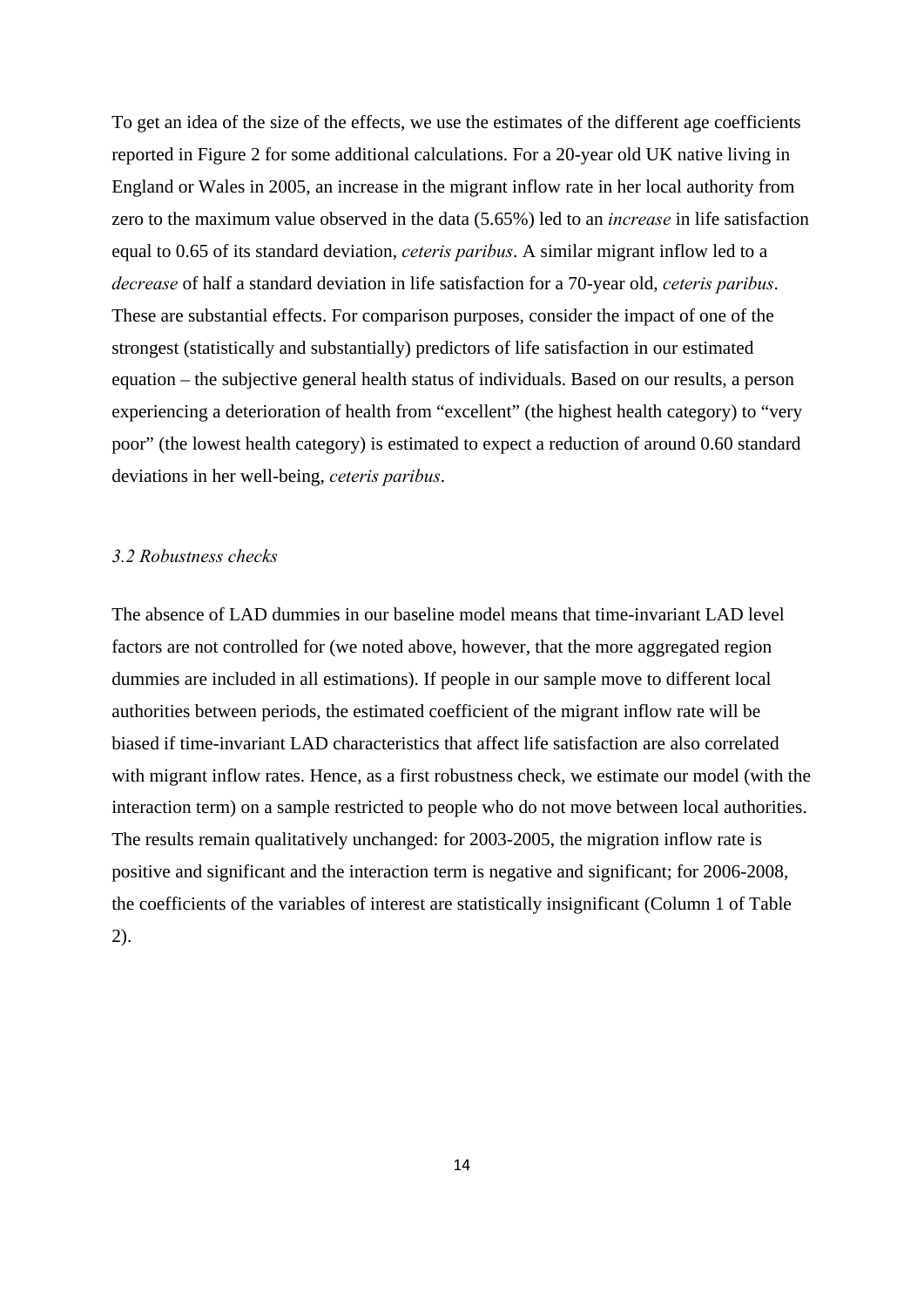|           |                         | $\bf{(1)}$        | (2)                                             | (3)                           |  |
|-----------|-------------------------|-------------------|-------------------------------------------------|-------------------------------|--|
|           |                         | <b>Non-movers</b> | Average life<br>satisfaction<br>$(2000 - 2003)$ | Psychological<br>health (GHQ) |  |
| 2003-2005 | Migrant inflow rate     | 23.568**          | $16.854*$                                       | $-62.800$                     |  |
|           | Migrant inflow rate*Age | $-0.516***$       | $-0.415**$                                      | 0.846                         |  |
|           | Number of observations  | 11,506            | 11.792                                          | 11,708                        |  |
| 2006-2008 | Migrant inflow rate     | $-21.071$         |                                                 | 30.851                        |  |
|           | Migrant inflow rate*Age | 0.516             |                                                 | $-2.253$                      |  |
|           | Number of observations  | 15,901            |                                                 | 16,777                        |  |

#### *Table 2. Robustness checks, fixed effects estimates*

Source: BHPS 2003-2008 and authors' calculations.

Notes: All models include the same controls as reported in notes of Table 1. The non-movers specification excludes respondents who moved to a different LAD (3% of the sample), hence also excludes controls for region and whether changed LAD since previous year. \*\*\* Significant at 0.01, \*\* at 0.05, \* at 0.1. Standard errors (not reported) clustered at the individual level.

Second, we estimate a variant of the individual fixed effects regression for 2003-2005 where each person's level of life satisfaction in 2003 is replaced with the average life satisfaction for 2000-2003<sup>14</sup> (Column 2 of Table 2). We do this to ensure that our results are not driven by the way life satisfaction data were reported and recorded in a particular year (2003). The findings point in the same direction – the estimated effect of the local immigration rate on life satisfaction turns from positive to negative as age increases – although the magnitude of the two estimated coefficients falls.

Third, we have used an alternative measure to capture subjective well-being – an index of psychological health, derived from the General Health Questionnaire (GHQ).<sup>15</sup> The results suggest that, in both periods, local migrant inflows are not significantly related with psychological health (Column 3 of Table 2). A plausible explanation is that life satisfaction and the GHQ index are not comparable measures. The GHQ index is closely related to mental health issues, while life satisfaction is a broader measure of individual well-being. A question, however, remains: through what channels does immigration affect life satisfaction? The next section addresses this question.

<sup>&</sup>lt;sup>14</sup> 2001 is omitted since the life satisfaction question was not asked in that year.

<sup>&</sup>lt;sup>15</sup> The GHQ in BHPS has 12 question items with possible answers ranging from 0 to 3, each corresponding to (increasing) frequencies of feelings related to psychological health. Hence, the final measure ranges from 0 to 36, with higher values corresponding to worse health. We reverse the measure so that it increases in good health. See Dawson et al. (2015) for a more in depth discussion of health and well-being measures in the BHPS.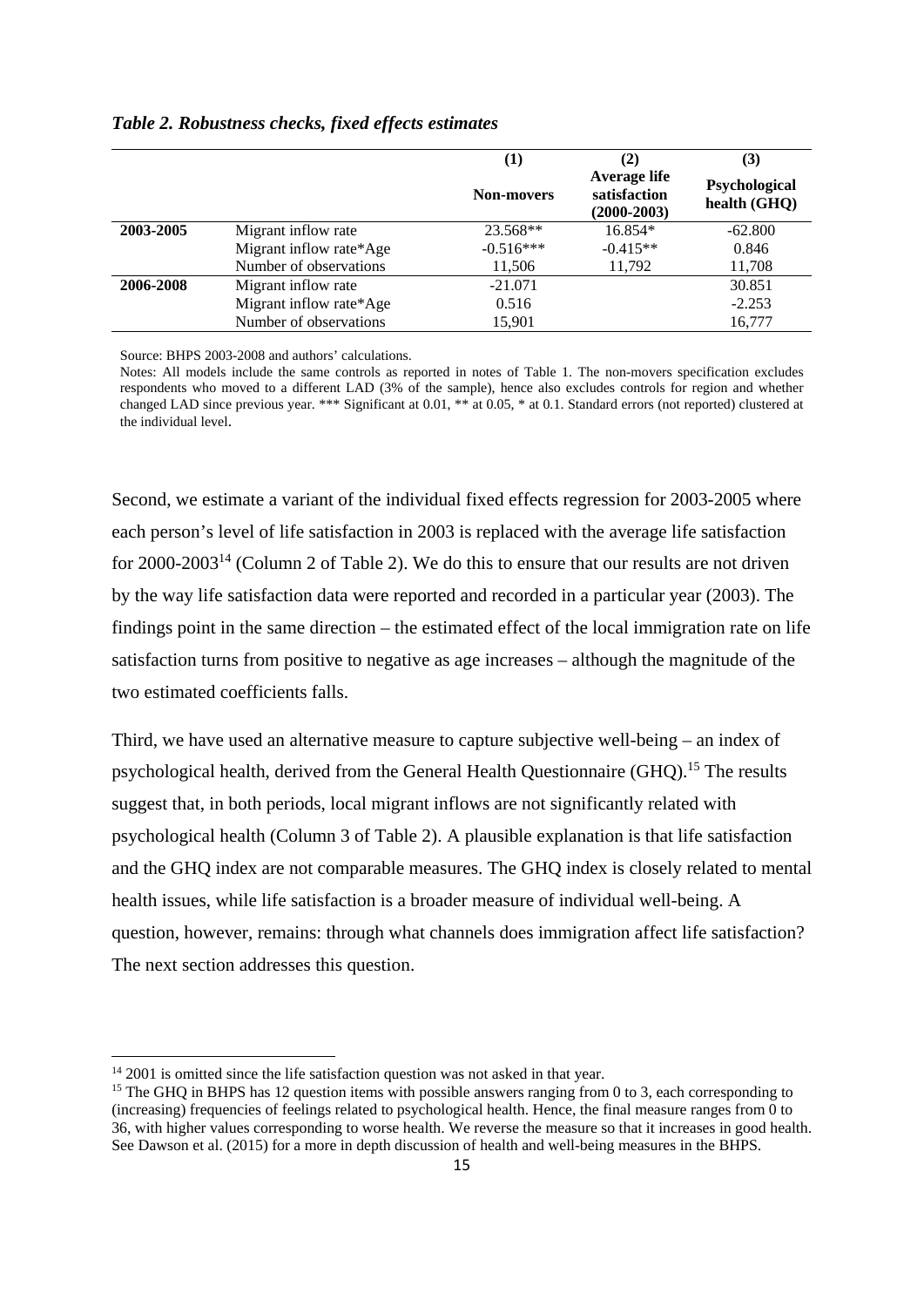#### *3.3 Satisfaction with different life domains*

The BHPS asks respondents to record their level of satisfaction with eight life domains: health, income, house/flat, partner, job, social life, amount of leisure and use of leisure. Results of the fixed effects models explaining the effect of immigration on these life domains are reported in Table 3; the models are estimated for the two time periods without and with the age-migration interaction term (specifications A and B, respectively).

The results suggest that the A8 immigration increased satisfaction with dwelling in both time periods and satisfaction with partner in 2003-2005. The 2006-2008 specification with the interaction term for social life would also indicate that immigration increased satisfaction with this life domain. These findings do not depend on age: when the migration-age interaction term is included in the model, it is always insignificant.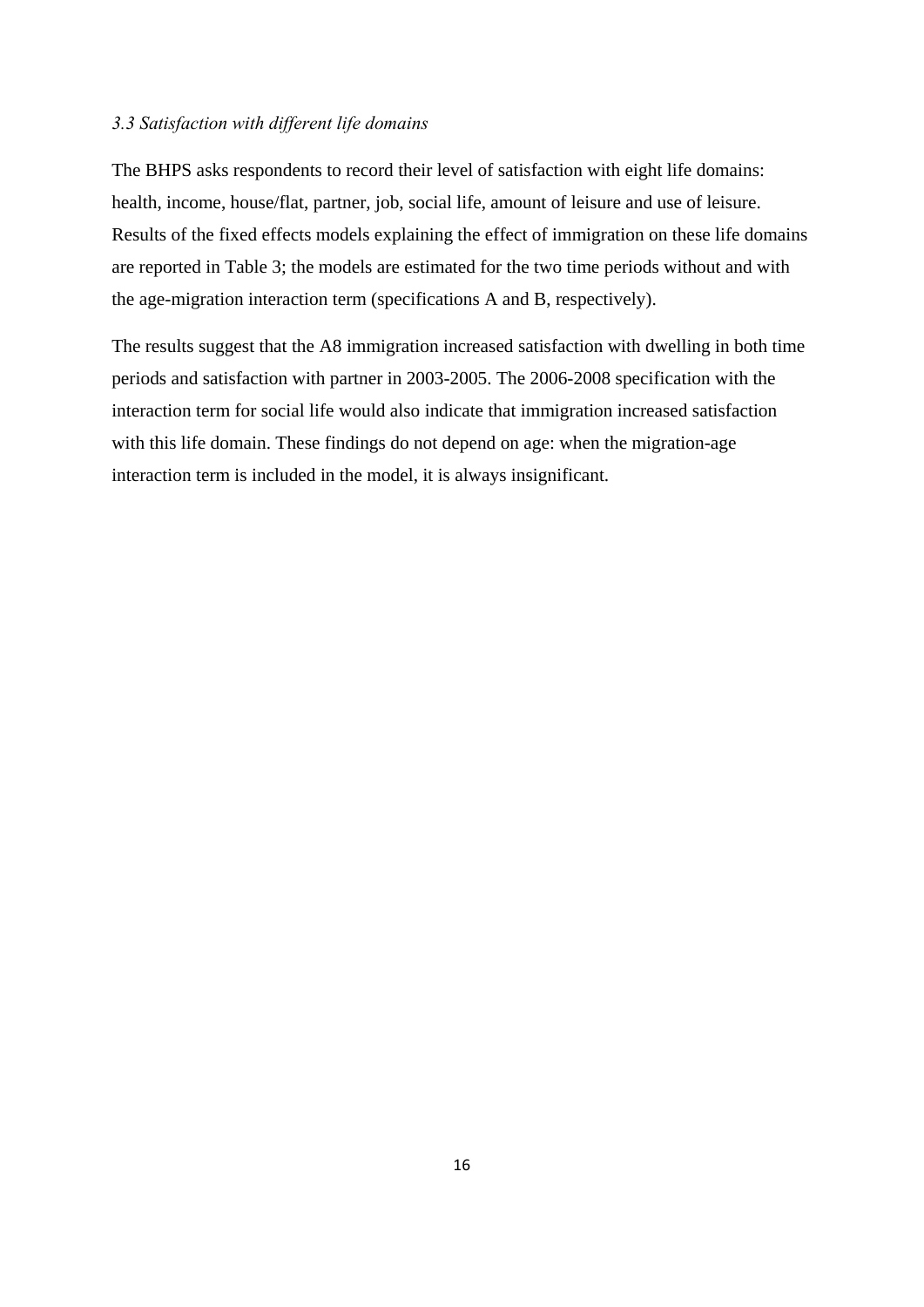|           |                                                   | <b>Satisfaction</b><br>with health | <b>Satisfaction</b><br>with income | <b>Satisfaction</b><br>with house/<br>flat | <b>Satisfaction</b><br>with partner |
|-----------|---------------------------------------------------|------------------------------------|------------------------------------|--------------------------------------------|-------------------------------------|
| 2003-2005 | A. Migrant inflow rate                            | 2.607                              | 3.417                              | 12.104**                                   | 8.967*                              |
|           |                                                   |                                    |                                    |                                            |                                     |
|           | B. Migrant inflow rate                            | 7.014                              | 6.315                              | 19.072                                     | 18.836                              |
|           | Migrant inflow rate*age                           | $-0.093$                           | $-0.061$                           | $-0.147$                                   | $-0.211$                            |
|           | Number of observations                            | 11,758                             | 11,753                             | 11,736                                     | 8,844                               |
| 2006-2008 | A. Migrant inflow rate                            | 4.448                              | $-7.408$                           | 21.488*                                    | $-17.305$                           |
|           |                                                   |                                    |                                    |                                            |                                     |
|           | B. Migrant inflow rate                            | $-21.715$                          | $-34.404$                          | 53.518*                                    | $-17.393$                           |
|           | Migrant inflow rate*age                           | 0.602                              | 0.621                              | $-0.737$                                   | 0.002                               |
|           |                                                   |                                    |                                    |                                            |                                     |
|           | Number of observations                            | 16,864                             | 16,843                             | 16,838                                     | 12,664                              |
|           |                                                   |                                    |                                    |                                            |                                     |
|           |                                                   | <b>Satisfaction</b>                | <b>Satisfaction</b><br>with social | <b>Satisfaction</b><br>with amount         | <b>Satisfaction</b><br>with use of  |
|           |                                                   | with job                           | life                               | of leisure                                 | leisure                             |
| 2003-2005 | A. Migrant inflow rate                            | 4.547                              | 0.783                              | 5.943                                      | 6.294                               |
|           |                                                   |                                    |                                    |                                            |                                     |
|           | B. Migrant inflow rate                            | $-6.871$                           | 15.967                             | 7.153                                      | 10.428                              |
|           | Migrant inflow rate*Age                           | 0.272                              | $-0.320$                           | $-0.026$                                   | $-0.087$                            |
|           |                                                   |                                    |                                    |                                            |                                     |
|           | Number of observations                            | 7,148                              | 11,784                             | 11,773                                     | 11,778                              |
| 2006-2008 | A. Migrant inflow rate                            | $-16.458$                          | 13.103                             | 4.995                                      | $-2.089$                            |
|           |                                                   |                                    |                                    |                                            |                                     |
|           | B. Migrant inflow rate<br>Migrant inflow rate*Age | 36.029<br>$-1.384$                 | 43.717*<br>$-0.704$                | 11,604<br>$-0.152$                         | 19.396<br>$-0.494$                  |
|           |                                                   |                                    |                                    |                                            |                                     |

*Table 3. Migrant inflows and satisfaction with different life domains, fixed effects estimates* 

Source: BHPS 2003-2008 and authors' calculations.

Notes: All models include the same controls as reported in notes of Table 1. The "satisfaction with job" model is estimated for employed people only. \*\*\* Significant at 0.01, \*\* at 0.05, \* at 0.1. Standard errors (not reported) clustered at the person level.

#### **4. Discussion and conclusion**

The 2004 European Union enlargement triggered an unprecedented wave of 1.5 million Eastern European workers to the UK. While the evidence shows that this massive migrant inflow had a very modest impact on the UK labour market, its wider effects on the UK population are still underexplored. In this paper, we went beyond the standard labour-market effects of migration and explored how A8 migration affected life satisfaction of the UK residents.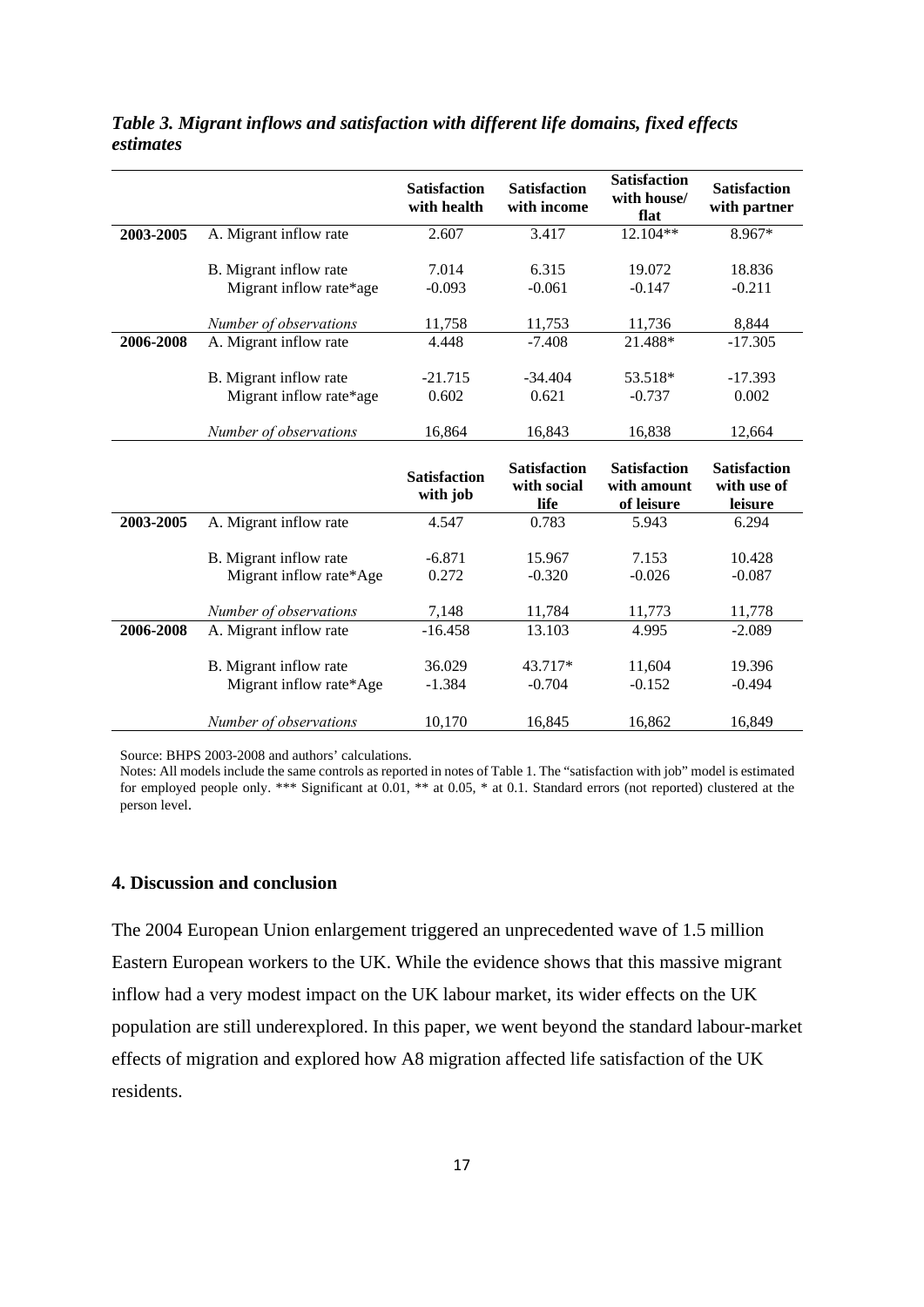Combining data from the British Household Panel Survey with the administrative, local authority level information on A8 migrant inflows, we related the changes in individual life satisfaction with the intensity of local-level immigration. The results of the estimations, which account for unobserved individual heterogeneity and time-varying local-level characteristics, suggested that more intense local-level immigration increased life satisfaction of people younger than 30, did not change life satisfaction of people aged 30-65, and decreased life satisfaction of people older than 65. This effect was pronounced in the 'migration shock' period – the first two years after the UK opened its labour market to the new Europeans – and became statistically insignificant in the longer term. We also found that, regardless of age, immigration increased satisfaction with dwelling (both during the 'migration shock' and in the longer term), spouse/partner (during the 'migration shock' period) and social life (in the longer term).

How can one explain these results? A positive effect of immigration on life satisfaction for the very young could imply that young people do not consider East Europeans as competitors in the labour market, which is consistent with the evidence that the post-enlargement immigration did not have adverse effects on the UK wages and unemployment (Gilpin et al., 2006; Lemos and Portes, 2013; Lemos, 2014). It is also possible that very young people are in favour of diversity brought about by immigration. For people in the middle of the age distribution, any positive ethnic diversity effect might be offset by the pressure that immigrants put on public services, in particular local schools; hence, an insignificant effect of immigration on life satisfaction is found for this age group. People older than 65 might be particularly opposed to diversity and change, as well as be concerned by the pressure immigrants put on local health services; this could explain why they become less lifesatisfied when larger immigrant inflows take place. Overall, the age group differences corroborate a finding from the literature on attitudes towards immigration that old people are more opposed to immigration than young people (Mayda, 2006; Facchini and Mayda, 2008; Malcow-Moller, 2008).<sup>16</sup> It is thus likely that people's attitudes towards immigration, possibly strengthened by actual encounters with immigrants, feed into life satisfaction.

<sup>&</sup>lt;sup>16</sup> Unfortunately, the BHPS does not contain information on individual attitudes towards immigration and we are unable to test whether the negative relationship between age and pro-immigration attitudes holds in our case.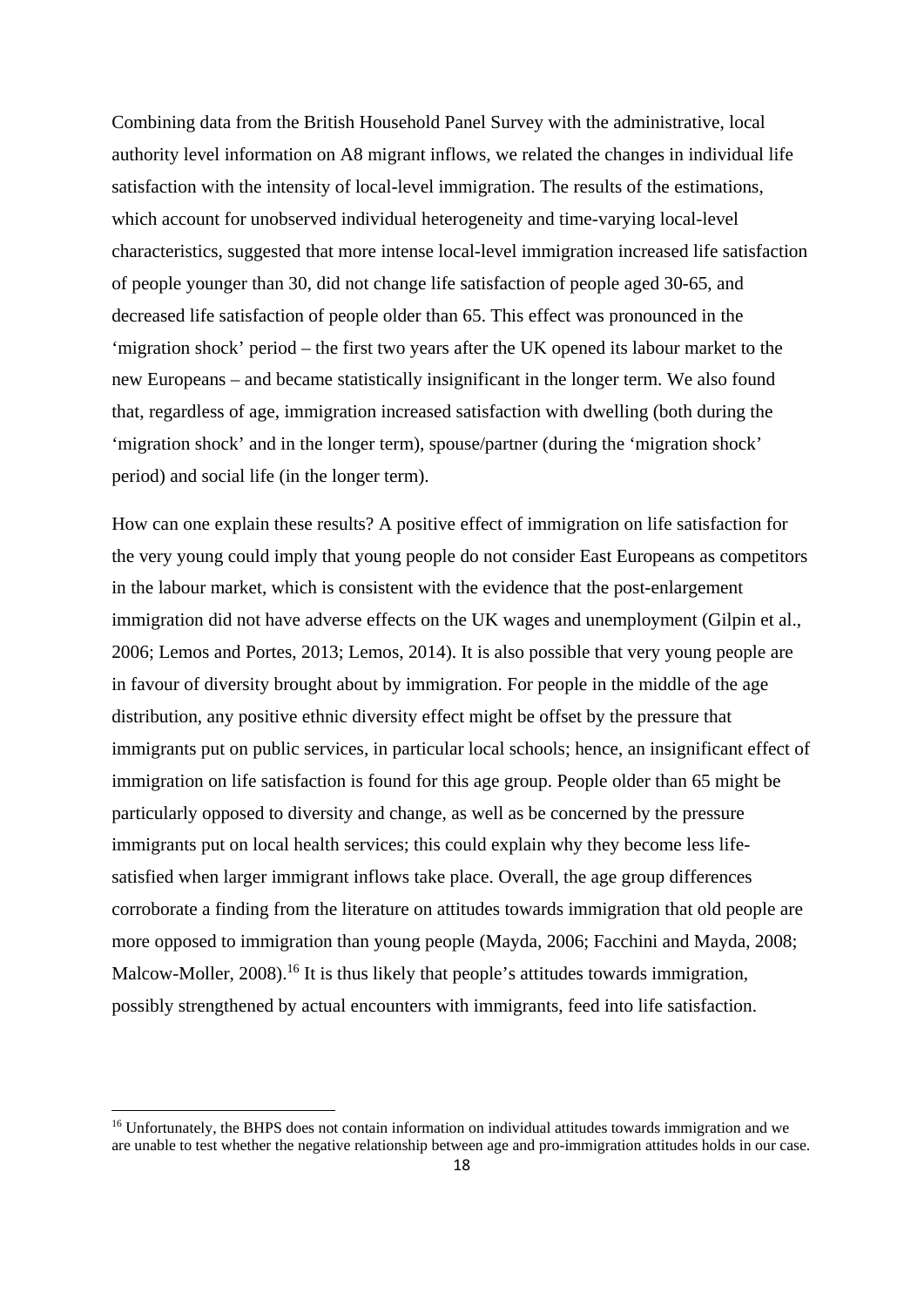Turning to life satisfaction domains, a positive effect of immigration on satisfaction with dwelling – both during the initial 'migration shock' period and in the longer term – can be explained by the migration-induced supply of cheap household services.<sup>17</sup> Another explanation is that migrants settle, at least initially, in lower-quality accommodation than natives, which increases natives' *relative* position and satisfaction in terms of residing in more attractive housing.<sup>18</sup> Overall, this finding supports similar results reported by Akay et al. (2014), who also show that immigration increases satisfaction with dwelling in Germany.

If migrants increase the supply of cheap household services, which may explain the positive effect of immigration on natives' satisfaction with dwelling, the delegation of domestic tasks to migrants may also leave natives with more time to spend with their spouses and partners. This could be behind the positive relationship between immigration and satisfaction with spouse/partner. Finally, a positive relationship between migrant inflows and satisfaction with social life could be a result of cultural enrichment brought along by immigrants or the decrease in prices of goods and services that people consume when they socialise (e.g. cafés and restaurants). This relationship, however, is observed only in 2006-2008. It is possible that migrants start affecting social life (via cultural enrichment or lower prices) only when they become more embedded in local communities.

Would migration-induced changes in satisfaction with different life domains help explain changes in overall life satisfaction? This could be claimed for very young people, whose overall life satisfaction, as well as satisfaction with dwelling and satisfaction with spouse/partner, increased with immigration – at least in the initial 'migration shock' period. A more counterintuitive result is obtained for people aged 65 and over: immigration increased their satisfaction with dwelling and partner but decreased life satisfaction overall. It is possible that overall life satisfaction depends on a broader range of factors than satisfaction with different life domains. As mentioned earlier, one factor potentially feeding into overall life satisfaction could be attitudes towards immigration.

<sup>&</sup>lt;sup>17</sup> Cortes (2008) shows that low-skilled immigration reduces prices of immigrant-intensive services, such as housekeeping and gardening.

<sup>&</sup>lt;sup>18</sup> A different explanation for this finding can be that higher local level migration may increase house prices (due to increased demand), hence the satisfaction with their housing of local house owners. However, evidence suggests that immigration in the UK, including immigration from A8 countries, has actually led to a reduction in house prices (Sá, 2015).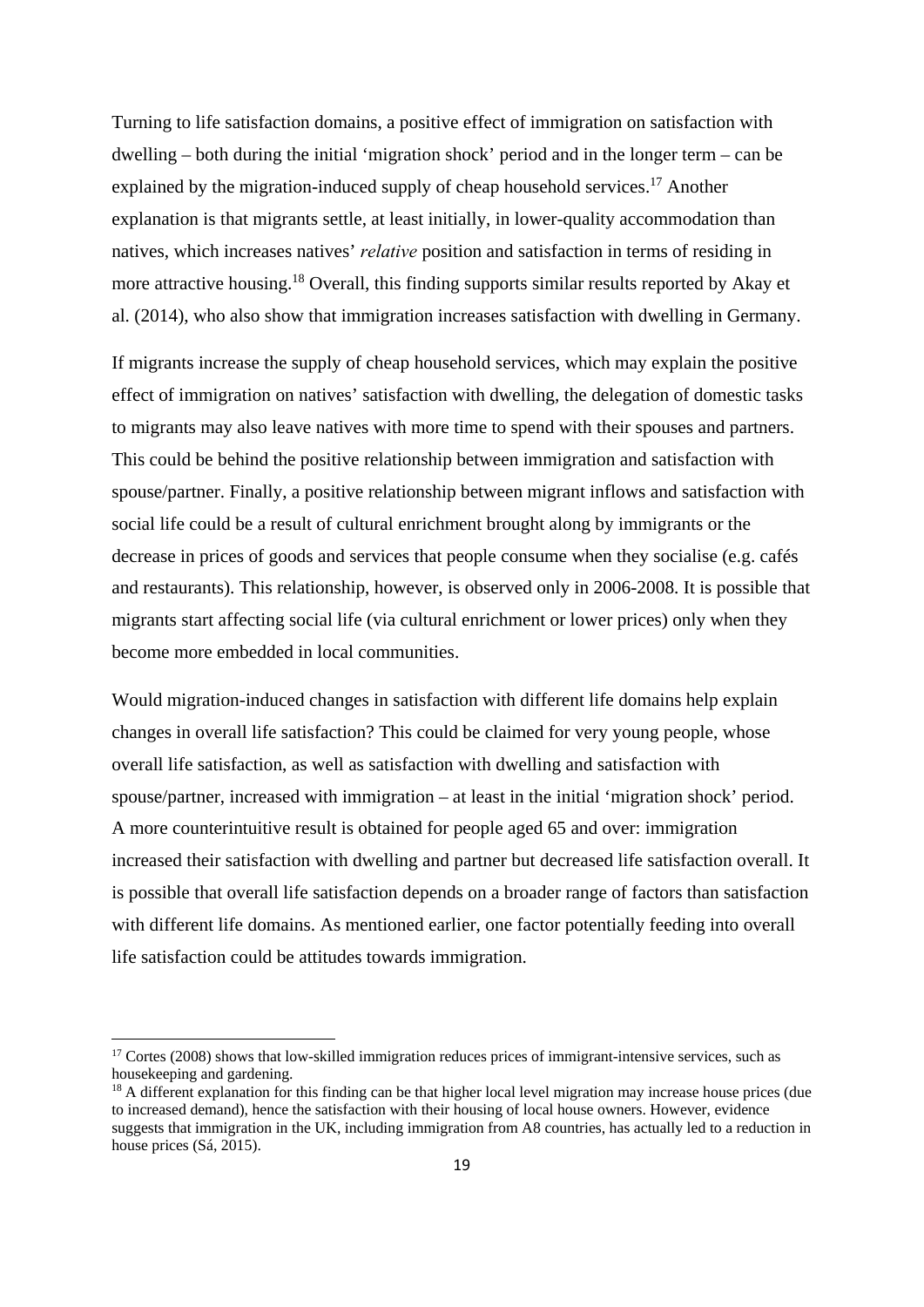The results of our paper suggest that the effects of immigration on receiving populations should not be confined to the labour markets. The subjective well-being of particular groups, such as the elderly, may be negatively affected. This may have implications for the formation of the immigration policy in most developed immigration-receiving countries, where populations are aging and older people are generally more likely to vote (see, e.g., Melo and Stockemer, 2014). In the absence of any adverse effects of A8 immigration on the UK labour market, the recent rise of the far-right UKIP party and the determination of the ruling Conservative party to renegotiate the EU internal mobility rules could well be explained by the negative effect of A8 immigration on life satisfaction of older people in the UK.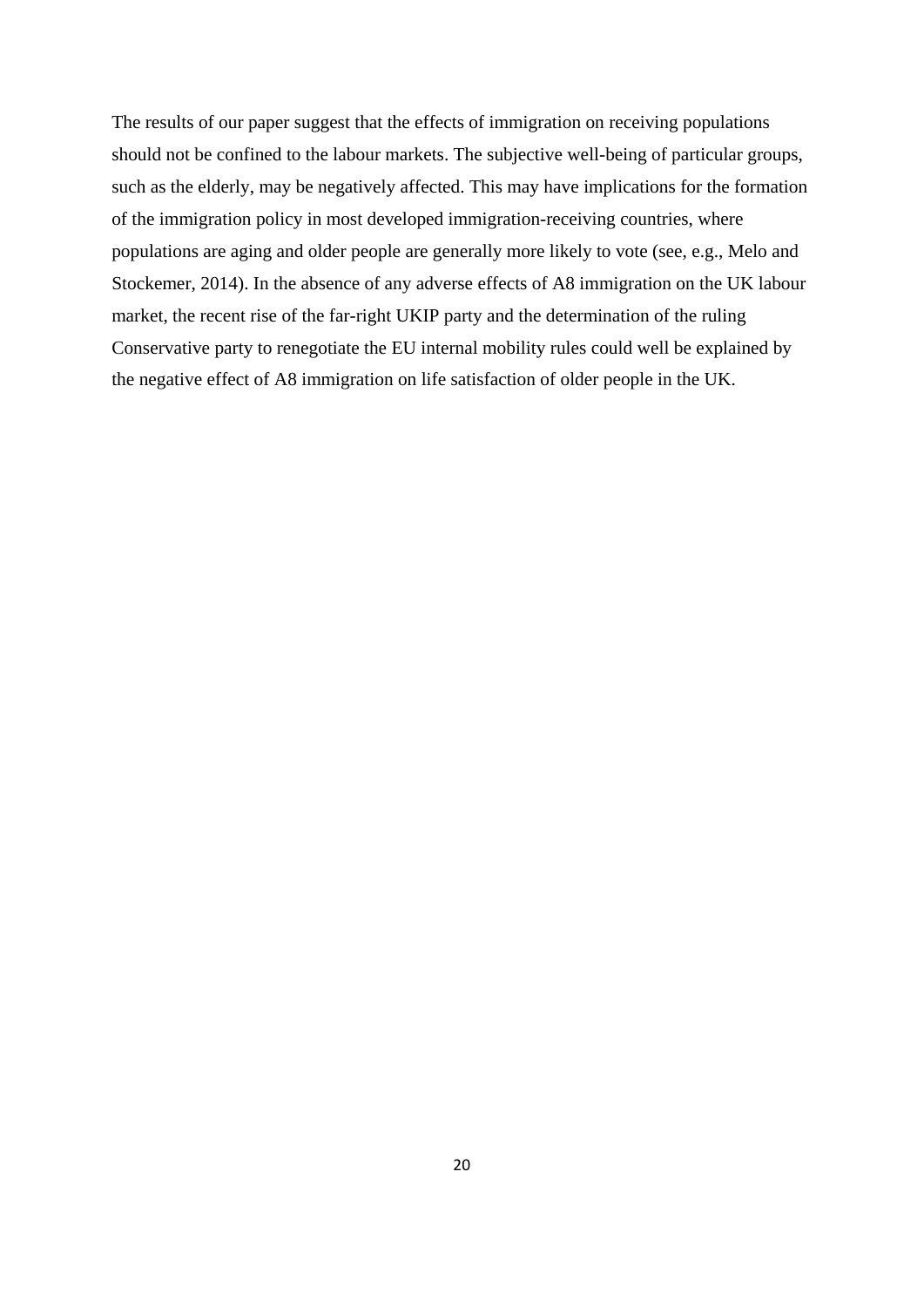#### **REFERENCES**

- Akay, A., Constant, A. and Giulietti, C. (2014). The impact of immigration on the well-being of natives. *Journal of Economic Behavior and Organization*, 103, pp.72-92.
- Anderson, B., Ruhs, M., Rogaly, B. and Spencer, S. (2006) Fair Enough? Central and East European migrants in low wage employment in the UK' Report for the Joseph Rowntree Foundation, available at http://www.jrf.org.uk/publications/central-andeast-european-migrants-low-wage-employment-uk
- Aslam, A. and Corrado, L. (2012) The geography of wellbeing. *Journal of Economic Geography* 12: 627-649.
- Ballas, D. and Tranmer, M. (2012) Happy People or Happy Places? A Multilevel Modeling Approach to the Analysis of Happiness and Well-Being. *International Regional Science Review* 35(1): 70-102.
- Bauere, V., Densham, P., Millar, J., and Salt, J. (2007) Migrants from Central and Eastern Europe: Local geographies. *Population Trends* 129: 7–19.
- BBC (2013) Fens migrant workers 'exploited', BBC finds. Available at http://www.bbc.co.uk/news/uk-england-24108665
- Bell, B., Fasani, F., and Machin, S. (2013) Crime And Immigration: Evidence From Large Immigrant Waves. *Review of Economics and Statistics* 95(4): 1278-1290.
- Betz, W. and Simpson, N. B. (2013) The effects of international migration on the well-being of native populations in Europe. *IZA Journal of Migration,* 2:12.
- British Future (2013) EU migration from Romania and Bulgaria. What does the public think? Available at: http://www.britishfuture.org/wpcontent/uploads/2013/12/J1527\_BRF\_RomaniaBulgaria\_16.12.13\_2-1.pdf
- Brücker, H./A. Damelang (2009), Labour Mobility within the EU in the Context of Enlargement and the Functioning of the Transitional Arrangements: Analysis of the Scale, Direction and structure of Labour Mobility. Background Report, IAB, Nürnberg.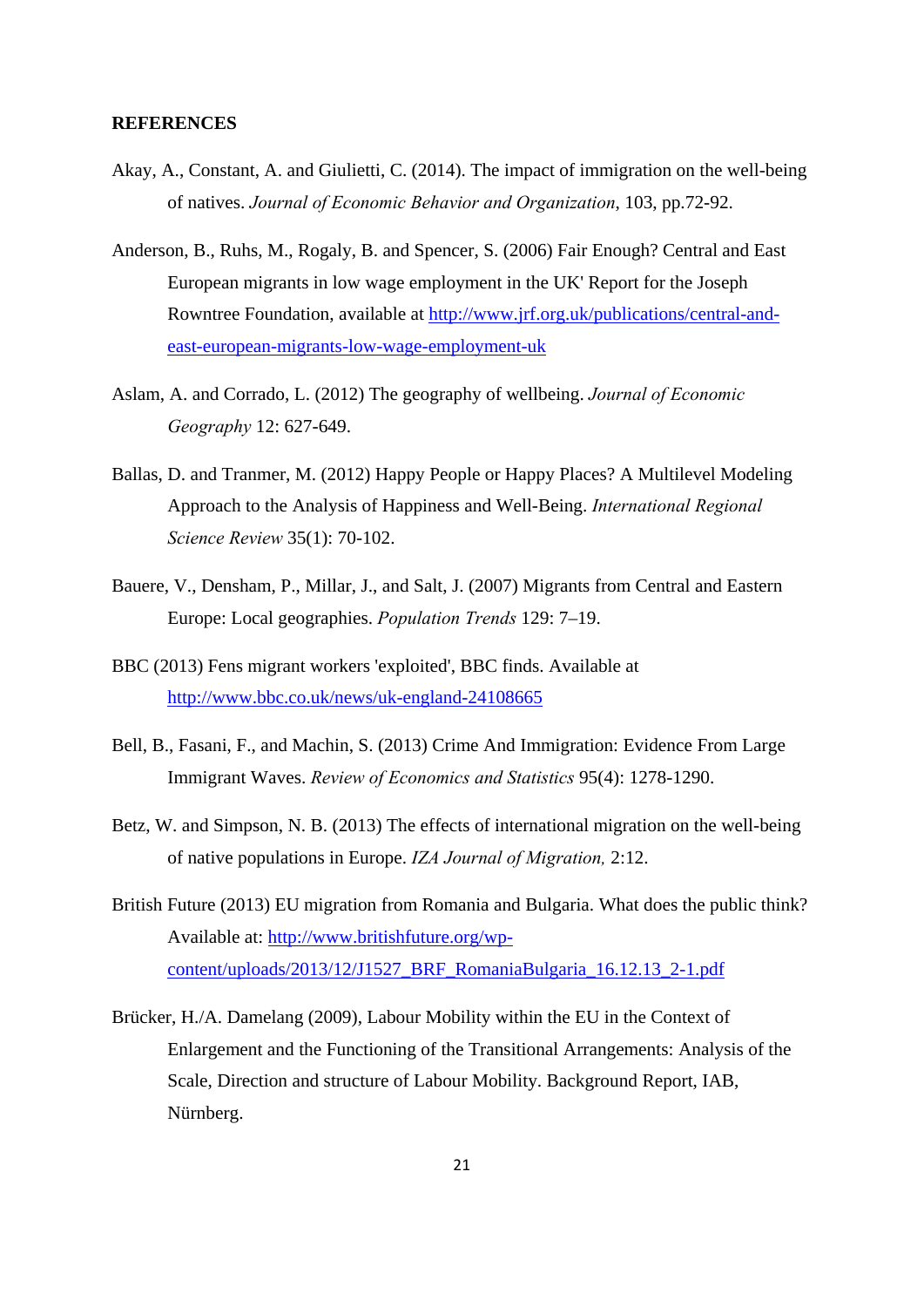- Calderón-Mejía , V. and Ibáñez, A.M. (2015) Labour market effects of migration-related supply shocks: evidence from internal refugees in Colombia. *Journal of Economic Geography*, forthcoming.
- Constant, A. (2012) Sizing It Up: Labor Migration Lessons of the EU Enlargement to 27 (published in: European Migration and Asylum Policies: Coherence or Contradiction, C. Gortázar, C. Parra, B. Segaert, and C. Timmerman, editors. Bruylant: Belgium, 2012, 49-77).
- Constant, A. (2014) Do migrants take the jobs of native workers? *IZA World of Labor* 2014: 10.
- Cortes, P. (2008) The Effect of Low-skilled Immigration on US Prices: Evidence from CPI Data. *Journal of Political Economy*, 116(3): 381-422.
- Dawson, C., Veliziotis, M., Pacheco, G., and Webber, D.J. (2015). Is temporary employment a cause or consequence of poor mental health? A panel data analysis. *Social Science and Medicine*, 134: 50-58.
- De Neve, J.-E., Diener, E., Tay, L., and Xuereb, C. (2013) The Objective Benefits of Subjective Well-Being (August 6, 2013). In Helliwell, J., Layard, R., & Sachs, J., eds. *World Happiness Report 2013*. New York: UN Sustainable Development Solutions Network
- Dustmann, C., Frattini, T., and Halls, C. (2010). Assessing the Fiscal Costs and Benefits of A8 Migration to the UK. *Fiscal Studies*, 31(1): 1-41.
- Elsner, B. (2013) Emigration and Wages: The EU Enlargement Experiment. (2013), Journal of International Economics, 91(1): 154-163.
- Facchini, G., and Mayda, A. M. (2008) From individual attitudes to immigration policy: theory and evidence. *Economic Policy* 56, 651–713.
- Ferrer-i-Carbonell, A. and P. Frijters (2004). How important is methodology for the estimates of the determinants of happiness? *The Economic Journal* 114(497): 641-659.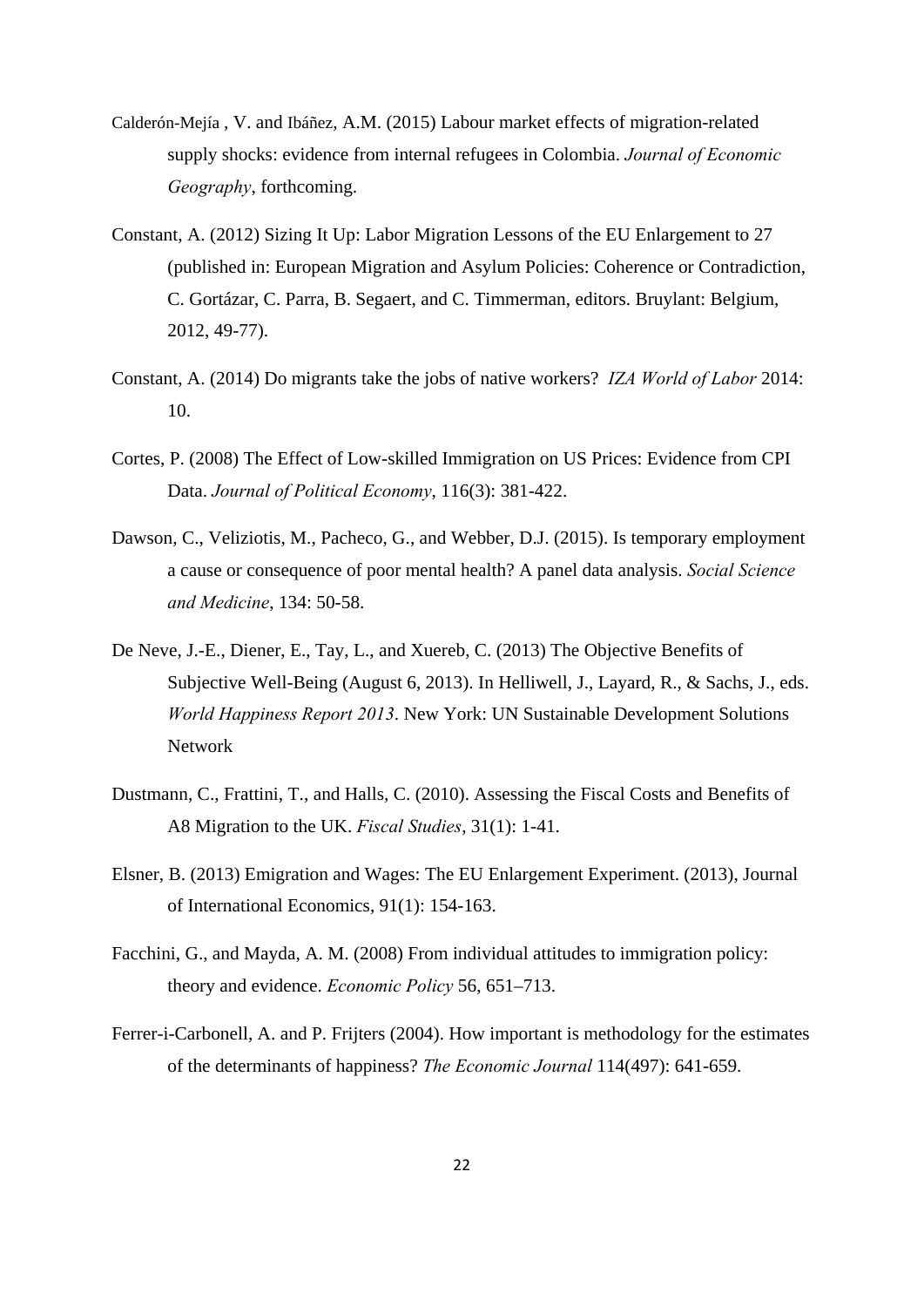- Geddes, A. (2014) The EU, UKIP and the Politics of Immigration in Britain. The Political Quarterly 85(3): 289–295.
- Gilpin, N., M. Henty, S. Lemos, J. Portes, and C. Bullen (2006). The Impact of Free Movement of Workers from Central and Eastern Europe on the UK Labour Market. Department for Work and Pensions Working Paper No. 29.
- Ivlevs, A. (2015). Happy moves? Assessing the link between life satisfaction and emigration intentions. *Kyklos* 68(3): 335-356*.*
- Jayaweera, H. and Anderson, B. (2008) Migrant workers and vulnerable employment: a review of existing data. TUC Commission on Vulnerable Employment.
- Kahanec, Pytlikova and Zimmermann (2014) The Free Movement of Workers in an Enlarged European Union: Institutional Underpinnings of Economic Adjustment (forthcoming in: M. Kahanec and K.F. Zimmermann (eds.), Labor Migration, EU Enlargement, and the Great Recession, 2014).
- Lawless, J. (2015) In an English market town, a political battle over immigration. Available at http://www.macleans.ca/politics/worldpolitics/in-an-english-market-town-apolitical-battle-over-immigration/
- Lemos, S. and Portes, J. 2013. New Labour? The Effects of Migration from Central and Eastern Europe on Unemployment and Wages in the UK. *The B.E. Journal of Economic Analysis and Policy*, 14(1), pp.299-338.
- Lemos, Sara (2014), Labour Market Effects of Eastern European Migration in Wales. *The Manchester School*, 82 (5): 524-548.
- Liberini, F., Redoano, M., and and Proto, E. Happy Voters. *IZA Discussion Paper No. 8498*.
- Longhi, S. 2014. Cultural diversity and subjective well-being. *IZA Journal of Migration*, 3:13.
- MacKenzie, R., and Forde, C (2009). The rhetoric of the 'good worker' versus the realities of employers' use and the experiences of migrant workers'. *Work, Employment and Society*, 23(1): 142-159.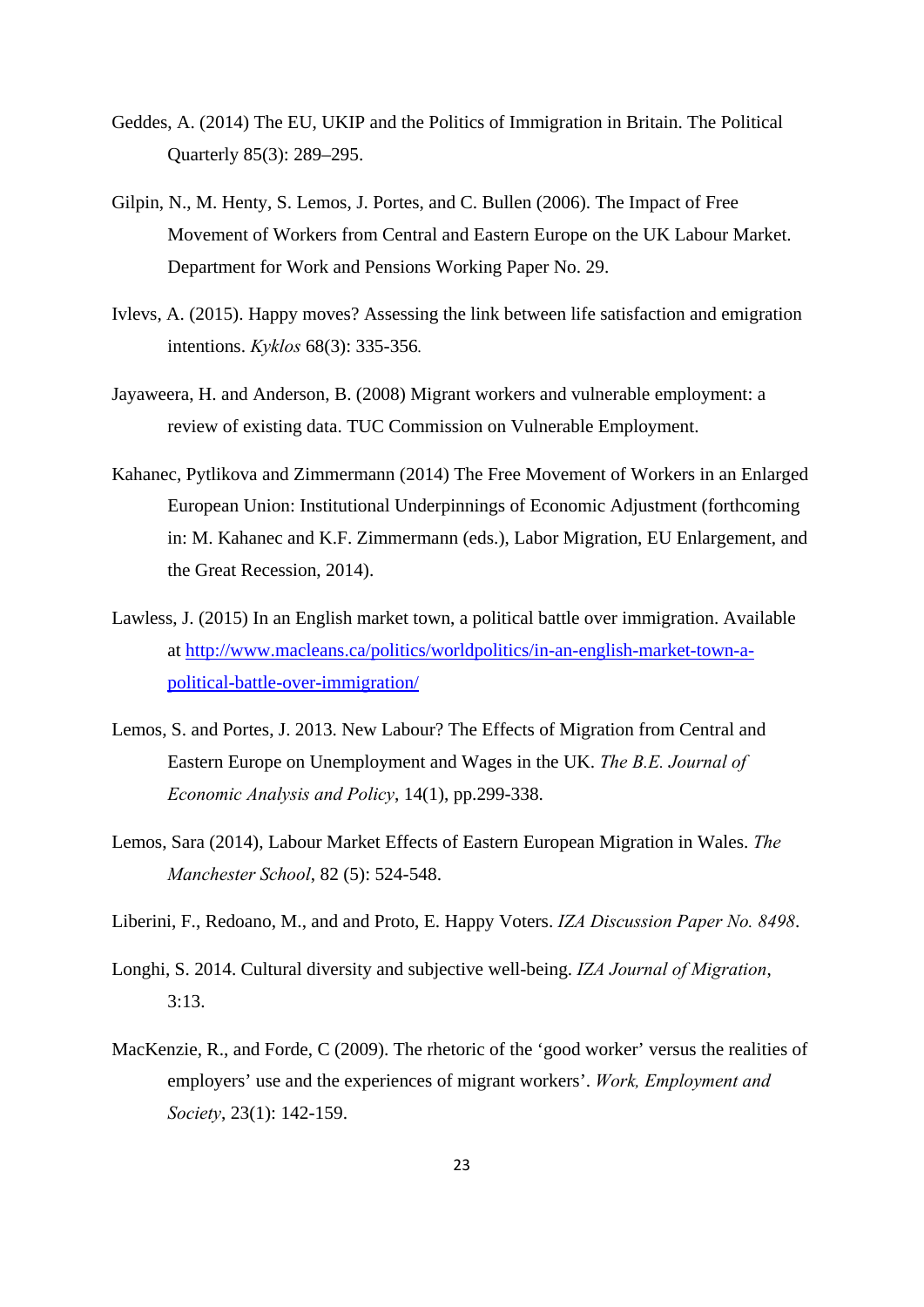- MacKerron, G. J (2012) Happiness economics from 35,000 feet. *Journal of Economic Surveys*, 26 (4): 705-735
- Malchow-Møller N., Munch J R., Schroll S. and Rose Skaksen J. (2008) Attitudes towards immigration: perceived consequences and economic self-interest, *Economics Letters* 100: 254–257.
- Mayda, A. M. (2006) Who is against immigration? A cross-country investigation of individual attitudes toward immigrants. *Review of Economics and Statistics*, 88(3): 510-530.
- McCollum, D. (2012) Investigating A8 migration using data from the Worker Registration Scheme: Temporal, spatial and sectoral trends. *Land Economy,* 28(1) 35–50.
- Melo, D., and Stockemer, D. (2014) Age and political participation in Germany, France and the UK: A comparative analysis. *Comparative European Politics* 12: 33-53.
- Migration Watch (2012) Youth Unemployment and Immigration from the A8 Countries. Migration Watch Briefing Paper 3.16.
- Nikolova, M., and C. Graham (2015). In transit: the well-being of migrants from transition and post-transition countries. *Journal of Economic Behavior and Organization* 112: 164-186.
- OECD. (2013). *Guidelines on measuring subjective well-being*. Paris: OECD. Retrieved from http://www.oecd.org/statistics/Guidelines on Measuring Subjective Well-being.pdf
- Office for National Statistics (2013). Personal Well-being in the UK, 2012/13. United Kingdom: Office for National Statistics.
- Peri, G. (2014) Do immigrant workers depress the wages of native workers? *IZA World of Labor* 2014: 42.
- Pierewan, A. C., Tampubolon, G. (2014). Spatial dependence multilevel model of well-being across regions in Europe. *Applied Geography* 47: 168-176.
- Pittau, M.G., Zelli, R., Gelman, A. (2010) Economic Disparities and Life Satisfaction in European Regions. *Social Indicators Research* 96: 339–361.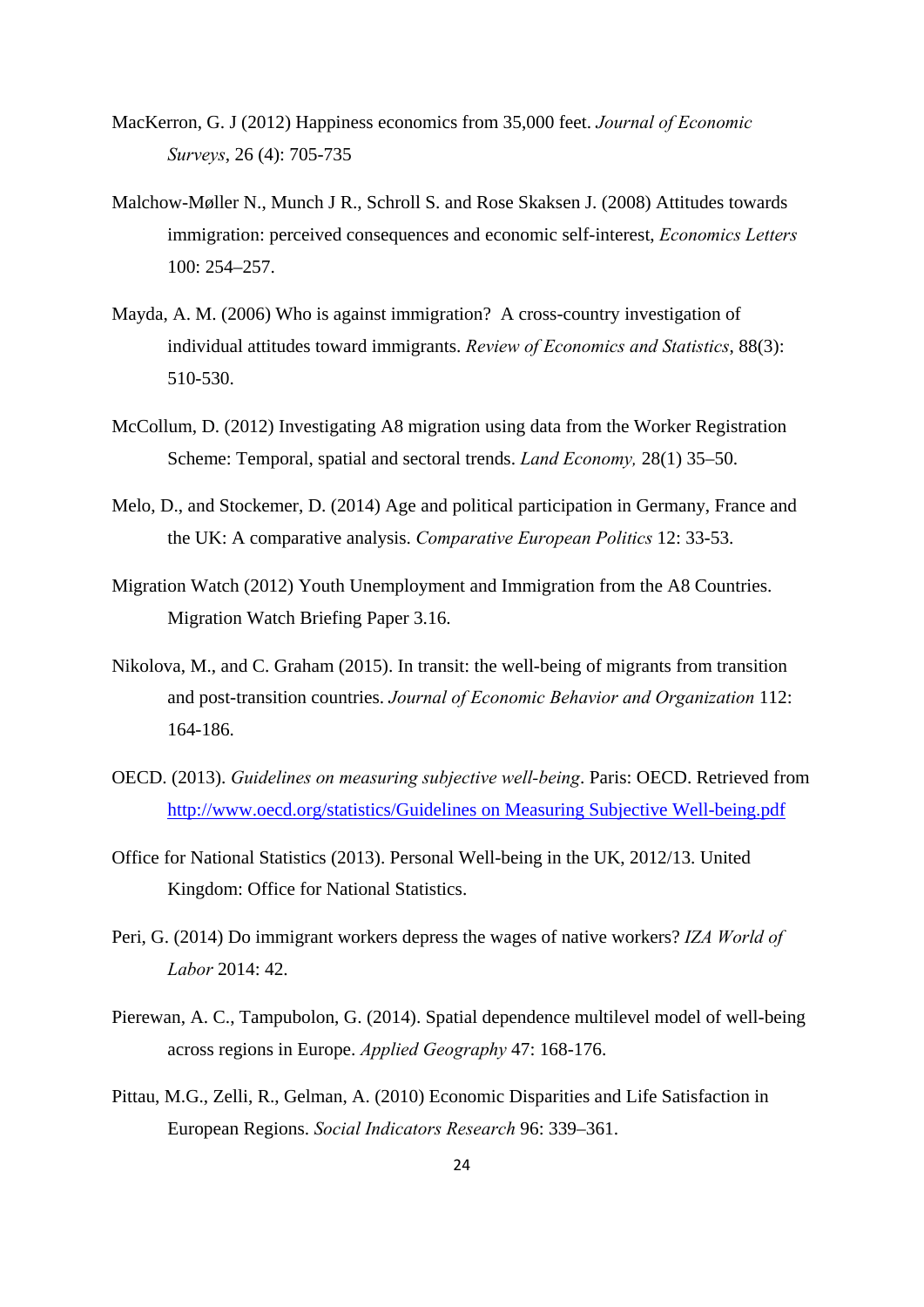- Rhys, A., Boyne, G.A., Meier, K.J., O'Toole, L.J., and Walker, R.M. (2009). European Union Accession and Public Service Performance. *Policy & Politics* 37(1): 19-37.
- Ruiz, I. and Vargas-Silva, C. (2015). The labour market consequences of hosting refugees. *Journal of Economic Geography*, forthcoming.
- Sá, F. (2015). Immigration and House Prices in the UK. *The Economic Journal* 587: 1393- 1424.
- Shields, M., Price, W. S., and Wooden, M. (2009) Life satisfaction and the economic and social characteristics of neighbourhoods. *Journal of Population Economics* 22(2): 421-443.
- Simpson, N. (2013) Happiness and Migration. In *International Handbook on the Economics of Migration*. Editors: Klaus F. Zimmermann and Amelie F. Constant, Edward Elgar Publishing Limited.
- Sumption, M. and Somerville, W. (2010) The UK's New Europeans. Progress and Challenges Five Years After Accession. Manchester: Equality and Human Rights Commission.
- The Economist (2015) The recent numbers on immigration pushed the issue to the top of voters' concerns. How they vote is a different matter. The Economist, 19 March 2015.
- The Guardian (2010) Young, self-reliant, educated: portrait of UK's eastern European migrants. The Guardian, 17 January 2010. Available at: http://www.theguardian.com/uk/2010/jan/17/eastern-european-uk-migrants
- Ward, G. (2015) Is Happiness a Predictor of Election Results? *CEP Discussion Paper No. 1343.*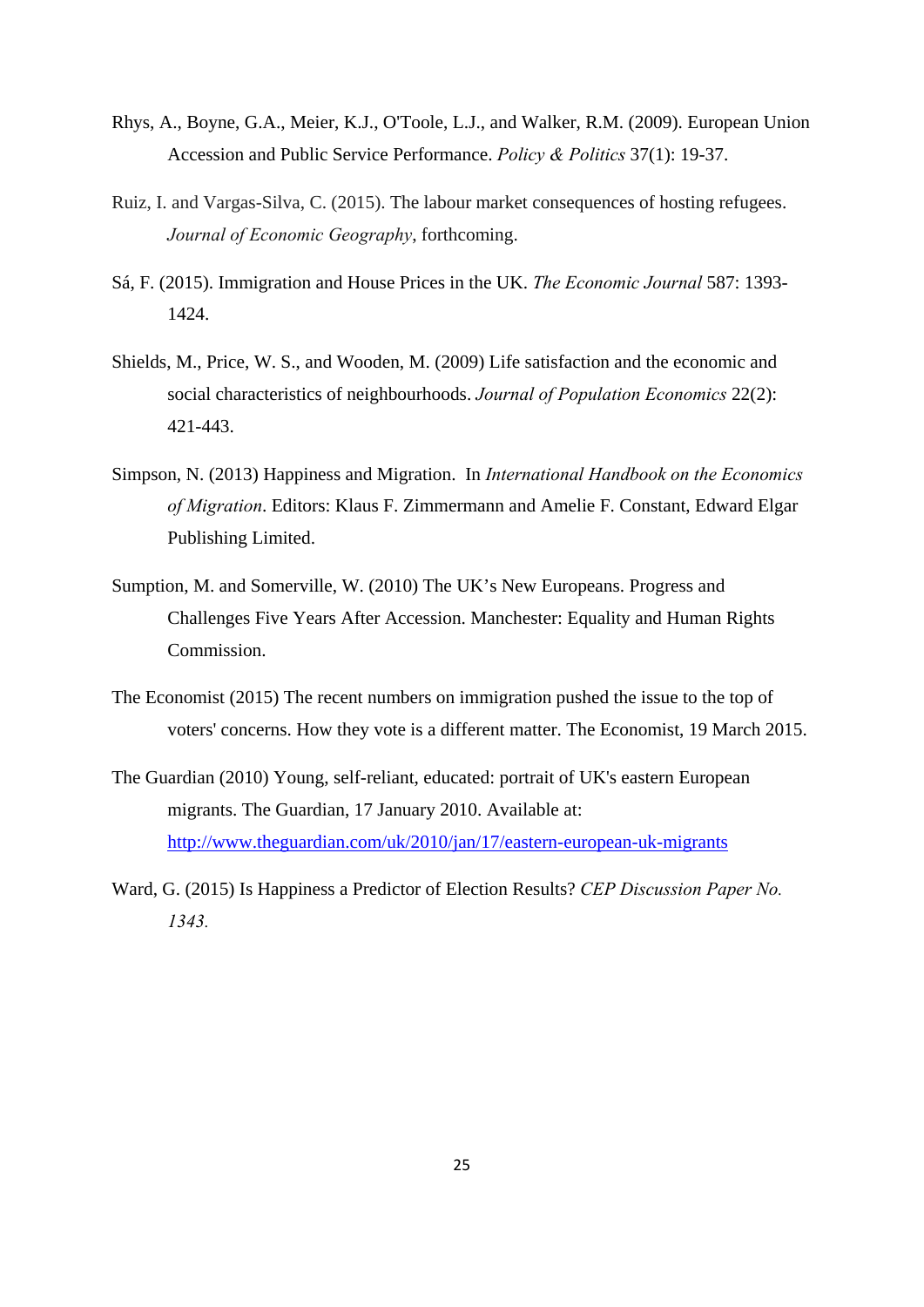| Variable                                           | <b>Mean</b> | St. dev. | Min              | <b>Max</b> |
|----------------------------------------------------|-------------|----------|------------------|------------|
|                                                    |             |          |                  |            |
| Life satisfaction                                  | 5.2191      | 1.2031   | $\mathbf{1}$     | $\tau$     |
| <b>LAD</b> level variables                         |             |          |                  |            |
| Migrant inflow rate                                | 0.0024      | 0.0028   | $\boldsymbol{0}$ | 0.0565     |
| Job claimant rate                                  | 2.2221      | 1.0715   | 0.4              | 6.5        |
| Crime rate                                         | 0.0946      | 0.0362   | 0.0205           | 0.3758     |
|                                                    |             |          |                  |            |
| <b>Individual level variables</b><br>Age variables |             |          |                  |            |
| Age                                                | 47.0174     | 18.2606  | 16               | 99         |
| Age 15-19                                          | 0.0496      |          |                  |            |
| Age 20-24                                          | 0.0712      |          |                  |            |
| Age 25-29                                          | 0.0781      |          |                  |            |
| Age 30-34                                          | 0.0880      |          |                  |            |
| Age 35-39                                          | 0.0948      |          |                  |            |
| Age 40-44                                          | 0.1019      |          |                  |            |
| Age 45-49                                          | 0.0952      |          |                  |            |
| Age 50-54                                          | 0.0773      |          |                  |            |
| Age 55-59                                          | 0.0802      |          |                  |            |
| Age 60-64                                          | 0.0734      |          |                  |            |
| Age 65-69                                          | 0.0537      |          |                  |            |
| Age 70-74                                          | 0.0464      |          |                  |            |
| Age 75-79                                          | 0.0406      |          |                  |            |
| Age 80-84                                          | 0.0299      |          |                  |            |
| Age $85+$                                          | 0.0198      |          |                  |            |
| Female                                             | 0.5412      |          |                  |            |
| Log monthly household income (in 2005)             | 7.7565      | 1.0258   | $-6.9893$        | 11.2887    |
| prices)                                            |             |          |                  |            |
| Labour market status                               |             |          |                  |            |
| Employed                                           | 0.6121      |          |                  |            |
| Unemployed                                         | 0.0265      |          |                  |            |
| Inactive                                           | 0.3614      |          |                  |            |
| Subjective general health status                   |             |          |                  |            |
| Excellent                                          | 0.2218      |          |                  |            |
| Good                                               | 0.4869      |          |                  |            |
| Fair                                               | 0.2097      |          |                  |            |
| Poor                                               | 0.0656      |          |                  |            |
| Very poor                                          | 0.0161      |          |                  |            |
| Marital status & household characteristics         |             |          |                  |            |
| Married or Cohabiting                              | 0.6838      |          |                  |            |
| Widowed, Divorced or Separated                     | 0.1324      |          |                  |            |
|                                                    |             |          |                  |            |

# **APPENDIX TABLE A1: Descriptive Statistics**